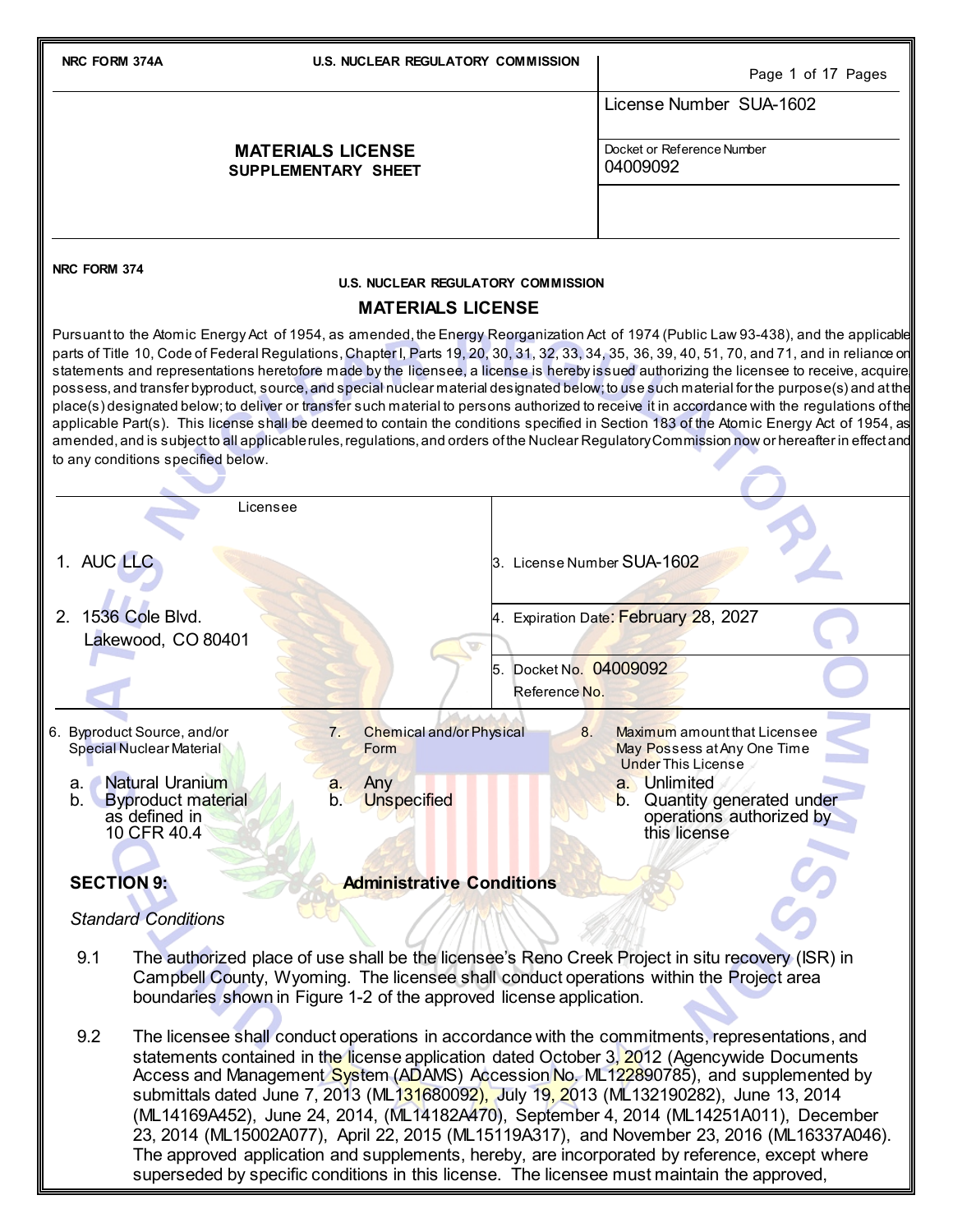| NRC FORM 374A | <b>U.S. NUCLEAR REGULATORY COMMISSION</b>                                                                                                                                                                                                                                                                                                                                                                                                                                                                                                                                                                                                                                                                                                                                                                                                                                                                                                                                                                                                                                                                                                                                                                                                                                                                                                                                                                                                                                                   | Page 2 of 17 Pages                     |
|---------------|---------------------------------------------------------------------------------------------------------------------------------------------------------------------------------------------------------------------------------------------------------------------------------------------------------------------------------------------------------------------------------------------------------------------------------------------------------------------------------------------------------------------------------------------------------------------------------------------------------------------------------------------------------------------------------------------------------------------------------------------------------------------------------------------------------------------------------------------------------------------------------------------------------------------------------------------------------------------------------------------------------------------------------------------------------------------------------------------------------------------------------------------------------------------------------------------------------------------------------------------------------------------------------------------------------------------------------------------------------------------------------------------------------------------------------------------------------------------------------------------|----------------------------------------|
|               |                                                                                                                                                                                                                                                                                                                                                                                                                                                                                                                                                                                                                                                                                                                                                                                                                                                                                                                                                                                                                                                                                                                                                                                                                                                                                                                                                                                                                                                                                             | License Number SUA-1602                |
|               | <b>MATERIALS LICENSE</b><br>SUPPLEMENTARY SHEET                                                                                                                                                                                                                                                                                                                                                                                                                                                                                                                                                                                                                                                                                                                                                                                                                                                                                                                                                                                                                                                                                                                                                                                                                                                                                                                                                                                                                                             | Docket or Reference Number<br>04009092 |
|               |                                                                                                                                                                                                                                                                                                                                                                                                                                                                                                                                                                                                                                                                                                                                                                                                                                                                                                                                                                                                                                                                                                                                                                                                                                                                                                                                                                                                                                                                                             |                                        |
|               | updated, license application on site.                                                                                                                                                                                                                                                                                                                                                                                                                                                                                                                                                                                                                                                                                                                                                                                                                                                                                                                                                                                                                                                                                                                                                                                                                                                                                                                                                                                                                                                       |                                        |
| 9.3           | Whenever the word "will" or "shall" is used in the above referenced documents, it shall denote a<br>requirement. The use of the word "Wellfield" in this license is synonymous with the use of the term<br>"Production Unit" or as a general descriptive term; it may or may not equate to wellfield as defined in<br>the approved license application. A "wellfield production area" means the area in which lixiviant is<br>injected into the subsurface. The use of "verification" in this license with respect to a document<br>submitted for U.S. Nuclear Regulatory Commission (NRC) staff review means a written<br>acknowledgement by NRC staff that the specified submitted material is consistent with commitments<br>in the approved license application, or requirements in a license condition or regulation. A<br>verification will not require a license amendment.<br>All written notices and reports sent to the NRC as required under this license and by regulation shall<br>be addressed as follows: ATTN: Document Control Desk, U.S. Nuclear Regulatory Commission,<br>Washington, DC 20555-0001. An additional copy shall be submitted to: Deputy Director, Division of<br>Decommissioning, Uranium Recovery and Waste Programs, Office of Nuclear Material Safety and<br>Safeguards, U.S. Nuclear Regulatory Commission, Mail Stop T-8F5, 11545 Rockville Pike,<br>Rockville, MD 20852-2738. Incidents and events that require telephone notification shall be made |                                        |
| 9.4           | to the NRC Operations Center at (301) 816-5100 (collect calls accepted).<br>Change, Test, and Experiment License Condition                                                                                                                                                                                                                                                                                                                                                                                                                                                                                                                                                                                                                                                                                                                                                                                                                                                                                                                                                                                                                                                                                                                                                                                                                                                                                                                                                                  |                                        |
| A)            | The licensee may, without obtaining a license amendment pursuant to 10 CFR 40.44, and<br>subject to conditions specified in (B) of this condition:                                                                                                                                                                                                                                                                                                                                                                                                                                                                                                                                                                                                                                                                                                                                                                                                                                                                                                                                                                                                                                                                                                                                                                                                                                                                                                                                          |                                        |
|               | Make changes in the facility as described in the license application (as updated);                                                                                                                                                                                                                                                                                                                                                                                                                                                                                                                                                                                                                                                                                                                                                                                                                                                                                                                                                                                                                                                                                                                                                                                                                                                                                                                                                                                                          |                                        |
|               | ij.<br>Make changes in the procedures as described in the license application (as updated); and                                                                                                                                                                                                                                                                                                                                                                                                                                                                                                                                                                                                                                                                                                                                                                                                                                                                                                                                                                                                                                                                                                                                                                                                                                                                                                                                                                                             |                                        |
|               | iii<br>Conduct tests or experiments not described in the license application (as updated).                                                                                                                                                                                                                                                                                                                                                                                                                                                                                                                                                                                                                                                                                                                                                                                                                                                                                                                                                                                                                                                                                                                                                                                                                                                                                                                                                                                                  |                                        |
|               | B) The licensee shall obtain a license amendment pursuant to 10 CFR 40.44 prior to implementing<br>a proposed change, test, or experiment if the change, test, or experiment would:                                                                                                                                                                                                                                                                                                                                                                                                                                                                                                                                                                                                                                                                                                                                                                                                                                                                                                                                                                                                                                                                                                                                                                                                                                                                                                         |                                        |
|               | Result in more than a minimal increase in the frequency of occurrence of an accident<br>previously evaluated in the license application (as updated);                                                                                                                                                                                                                                                                                                                                                                                                                                                                                                                                                                                                                                                                                                                                                                                                                                                                                                                                                                                                                                                                                                                                                                                                                                                                                                                                       |                                        |
|               | Result in more than a minimal increase in the likelihood of occurrence of a malfunction of a<br>ij۹<br>facility structure, equipment, or monitoring system (SEMS) important to safety previously<br>evaluated in the license application (as updated);                                                                                                                                                                                                                                                                                                                                                                                                                                                                                                                                                                                                                                                                                                                                                                                                                                                                                                                                                                                                                                                                                                                                                                                                                                      |                                        |
|               | Result in more than a minimal increase in the consequences of an accident previously<br>iii<br>evaluated in the license application (as updated);                                                                                                                                                                                                                                                                                                                                                                                                                                                                                                                                                                                                                                                                                                                                                                                                                                                                                                                                                                                                                                                                                                                                                                                                                                                                                                                                           |                                        |
|               | Result in more than a minimal increase in the consequences of a malfunction of an SEMS<br>iv<br>important to safety previously evaluated in the license application (as updated);                                                                                                                                                                                                                                                                                                                                                                                                                                                                                                                                                                                                                                                                                                                                                                                                                                                                                                                                                                                                                                                                                                                                                                                                                                                                                                           |                                        |

v Create a possibility for an accident of a different type than any previously evaluated in the license application (as updated);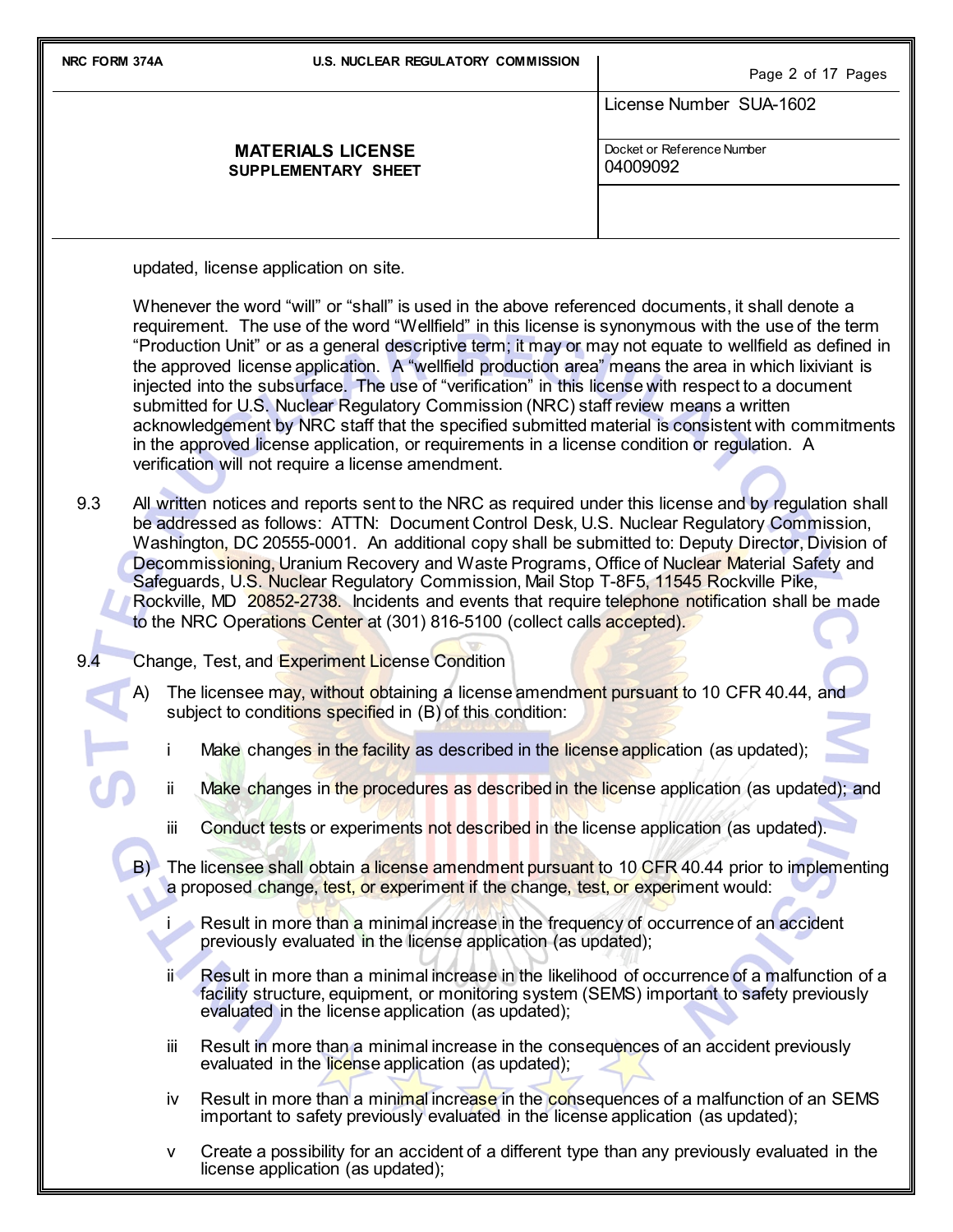| NRC FORM 374A | <b>U.S. NUCLEAR REGULATORY COMMISSION</b>                                                                                                                                                                                                                                                                                                                                                                                                                                                                                                                                                                                                                                                                                                                                                                                                                                                                                                                                                                                                                                                                   | Page 3 of 17 Pages                     |
|---------------|-------------------------------------------------------------------------------------------------------------------------------------------------------------------------------------------------------------------------------------------------------------------------------------------------------------------------------------------------------------------------------------------------------------------------------------------------------------------------------------------------------------------------------------------------------------------------------------------------------------------------------------------------------------------------------------------------------------------------------------------------------------------------------------------------------------------------------------------------------------------------------------------------------------------------------------------------------------------------------------------------------------------------------------------------------------------------------------------------------------|----------------------------------------|
|               |                                                                                                                                                                                                                                                                                                                                                                                                                                                                                                                                                                                                                                                                                                                                                                                                                                                                                                                                                                                                                                                                                                             | License Number SUA-1602                |
|               | <b>MATERIALS LICENSE</b><br>SUPPLEMENTARY SHEET                                                                                                                                                                                                                                                                                                                                                                                                                                                                                                                                                                                                                                                                                                                                                                                                                                                                                                                                                                                                                                                             | Docket or Reference Number<br>04009092 |
|               |                                                                                                                                                                                                                                                                                                                                                                                                                                                                                                                                                                                                                                                                                                                                                                                                                                                                                                                                                                                                                                                                                                             |                                        |
|               | Create a possibility for a malfunction of an SEMS important to safety with a different result<br>vi<br>than previously evaluated in the license application (as updated); or                                                                                                                                                                                                                                                                                                                                                                                                                                                                                                                                                                                                                                                                                                                                                                                                                                                                                                                                |                                        |
|               | Result in a departure from the method of evaluation described in the license application (as<br>Vii<br>updated) used by the NRC in establishing the final safety evaluation report (FSER),<br>environmental impact statement (EIS), environmental assessment (EA), technical<br>evaluation reports (TERs), or other analyses and evaluations for license amendments.                                                                                                                                                                                                                                                                                                                                                                                                                                                                                                                                                                                                                                                                                                                                        |                                        |
|               | For purposes of this paragraph as applied to this license, SEMS important to safety means any<br>SEMS that has been referenced in a staff SER, TER, EA, or EIS, and supplements and<br>amendments thereof.                                                                                                                                                                                                                                                                                                                                                                                                                                                                                                                                                                                                                                                                                                                                                                                                                                                                                                  |                                        |
|               | C) Additionally, the licensee must obtain a license amendment unless the change, test, or<br>experiment is consistent with NRC's previous conclusions, or the basis of, or analysis leading to,<br>the conclusions of actions, designs, or design configurations analyzed and selected in the site or<br>facility SER, TER, and EIS or EA. This would include all supplements and amendments, and<br>SERs, TERs, EAs, and EISs issued with amendments to this license.                                                                                                                                                                                                                                                                                                                                                                                                                                                                                                                                                                                                                                      |                                        |
|               | The licensee's determinations concerning (B) and (C) of this condition, shall be made by a<br>Safety and Environmental Review Panel (SERP). The SERP shall consist of a minimum of<br>three individuals. One member of the SERP shall have expertise in management (e.g., Plant<br>Manager) and shall be responsible for financial approval for changes; one member shall have<br>expertise in operations and/or construction and shall have responsibility for implementing any<br>operational changes; and one member shall be the radiation safety officer (RSO) or equivalent<br>meeting recommendations in paragraph 2.4 of Regulatory Guide 8.31 (Rev. 1) with the<br>responsibility of assuring changes conform to radiation safety and environmental requirements.<br>Additional members may be included in the SERP, as appropriate, to address technical aspects<br>such as groundwater or surface water hydrology, specific earth sciences, and other technical<br>disciplines. Temporary members or permanent members, other than the three above-specified<br>individuals, may be consultants. |                                        |
| $E$ )         | The licensee shall maintain records of any changes made pursuant to this condition until license<br>termination. These records shall include written safety and environmental evaluations made by<br>the SERP that provide the basis for determining changes are in compliance with (B) of this<br>condition. The licensee shall furnish, in an annual report to the NRC, a description of such<br>changes, tests, or experiments, including a summary of the safety and environmental evaluation<br>of each. In addition, the licensee shall annually submit to the NRC page changes, which shall<br>include both a change indicator for the area changed, e.g., a bold line vertically drawn in the<br>margin adjacent to the portion actually changed, and a page change identification (date of<br>change or change number or both), to the operations plan and reclamation plan of the approved<br>license application (as updated) to reflect changes made under this condition.                                                                                                                      |                                        |
| 9.5           | Financial Assurance. The licensee shall maintain an NRC-approved financial surety arrangement,<br>consistent with 10 CFR 40, Appendix A, Criterion 9, adequate to cover the estimated costs, if<br>accomplished by a third party, for decommissioning and decontamination, which includes offsite                                                                                                                                                                                                                                                                                                                                                                                                                                                                                                                                                                                                                                                                                                                                                                                                           |                                        |

disposal of radioactive solid process or evaporation pond residues, and groundwater restoration. The surety shall also include the costs associated with all soil and water sampling analyses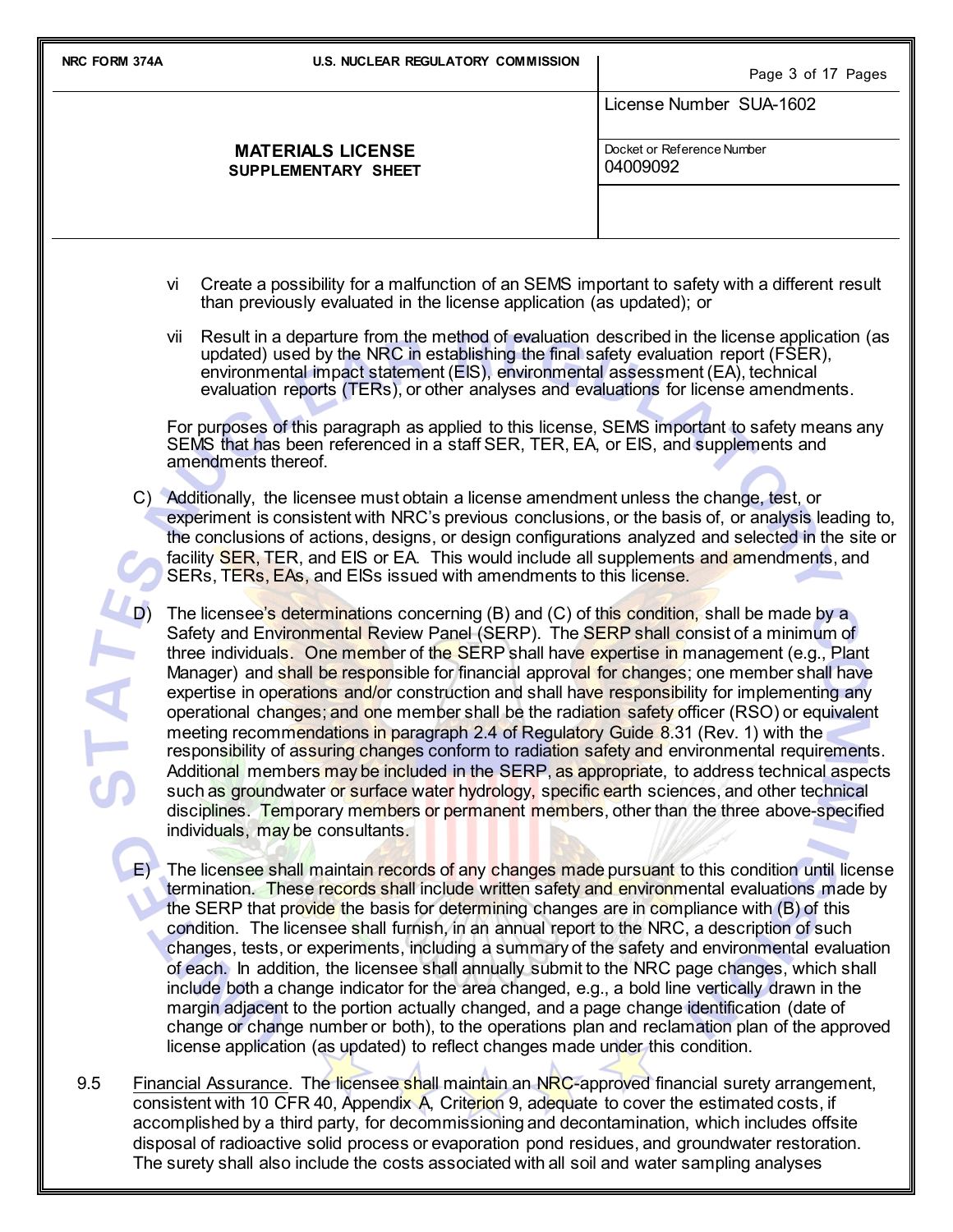**NRC FORM 374A U.S. NUCLEAR REGULATORY COMMISSION**

|                                                        | Page 4 of 17 Pages                     |
|--------------------------------------------------------|----------------------------------------|
|                                                        | License Number SUA-1602                |
| <b>MATERIALS LICENSE</b><br><b>SUPPLEMENTARY SHEET</b> | Docket or Reference Number<br>04009092 |
|                                                        |                                        |

necessary to confirm the completion of decontamination.

Proposed annual updates to the financial assurance amount, consistent with 10 CFR Part 40, Appendix A, Criterion 9, shall be provided to the NRC 90 days prior to the anniversary date (e.g. renewal date of the financial assurance instrument/vehicle). The financial assurance update renewal date for the Reno Creek Project will be determined following consultation with the licensee and the State of Wyoming. If the NRC has not approved a proposed revision 30 days prior to the expiration date of the existing financial assurance arrangement, the licensee shall extend the existing arrangement, prior to expiration, for one year. Along with each proposed revision or annual update of the financial assurance estimate, the licensee shall submit supporting documentation, showing a breakdown of the costs and the basis for the cost estimates with adjustments for inflation, maintenance of a minimum 15-percent contingency, changes in engineering plans, activities performed, and any other conditions affecting the estimated costs for site closure. Within 90 days of NRC approval of a revised closure (decommissioning) plan and its cost estimate, the licensee shall submit, for NRC staff review and approval, a proposed revision to the financial assurance arrangement if estimated costs exceed the amount covered in the existing arrangement. The revised financial assurance instrument shall then be in effect within 30 days of written NRC approval of the documents.

At least 90 days prior to beginning construction associated with any approved, planned expansion or operational change that was not included in the annual financial assurance update, the licensee shall provide, for NRC approval, an updated estimate to cover the expansion or change. The licensee shall also provide the NRC with copies of financial assurance-related correspondence submitted to the State of Wyoming, a copy of the State's financial assurance review, and the final approved financial assurance arrangement. The licensee also must ensure that the financial assurance instrument, where authorized to be held by the State, identifies the NRC-related portion of the instrument and covers the aboveground decommissioning and decontamination, the cost of offsite disposal of solid byproduct material, soil, and water sample analyses, and groundwater restoration associated with the site. The basis for the cost estimate is the NRC-approved site closure plan or the NRC-approved revisions to the plan. Reclamation or decommissioning plan cost estimates and annual updates should follow the outline in Appendix C to NUREG-1569 entitled "Recommended Outline for Site-Specific In Situ Leach Facility Reclamation and Stabilization Cost Estimates."

The licensee shall continuously maintain an approved surety instrument for the Reno Creek Project, in favor of the State of Wyoming. The initial surety estimate shall be submitted for NRC review and approval within 90 days of license issuance, and the surety instrument shall be submitted for NRC staff review and approval 90 days prior to commencing operations.

9.6 Release of surficially contaminated equipment, materials, or packages for unrestricted use shall be in accordance with the NRC quidance document "Guidelines for Decontamination of Facilities and Equipment Prior to Release for Unrestricted Use or Termination of Licenses for Byproduct, Source, or Special Nuclear Material," (the Guidelines) dated April 1993 (ADAMS Accession No. ML003745526) or suitable alternative procedures approved by the NRC prior to any such release.

Where surface contamination by both alpha- and beta-gamma-emitting nuclides exists, the limits established for alpha- and beta-gamma-emitting nuclides shall apply independently.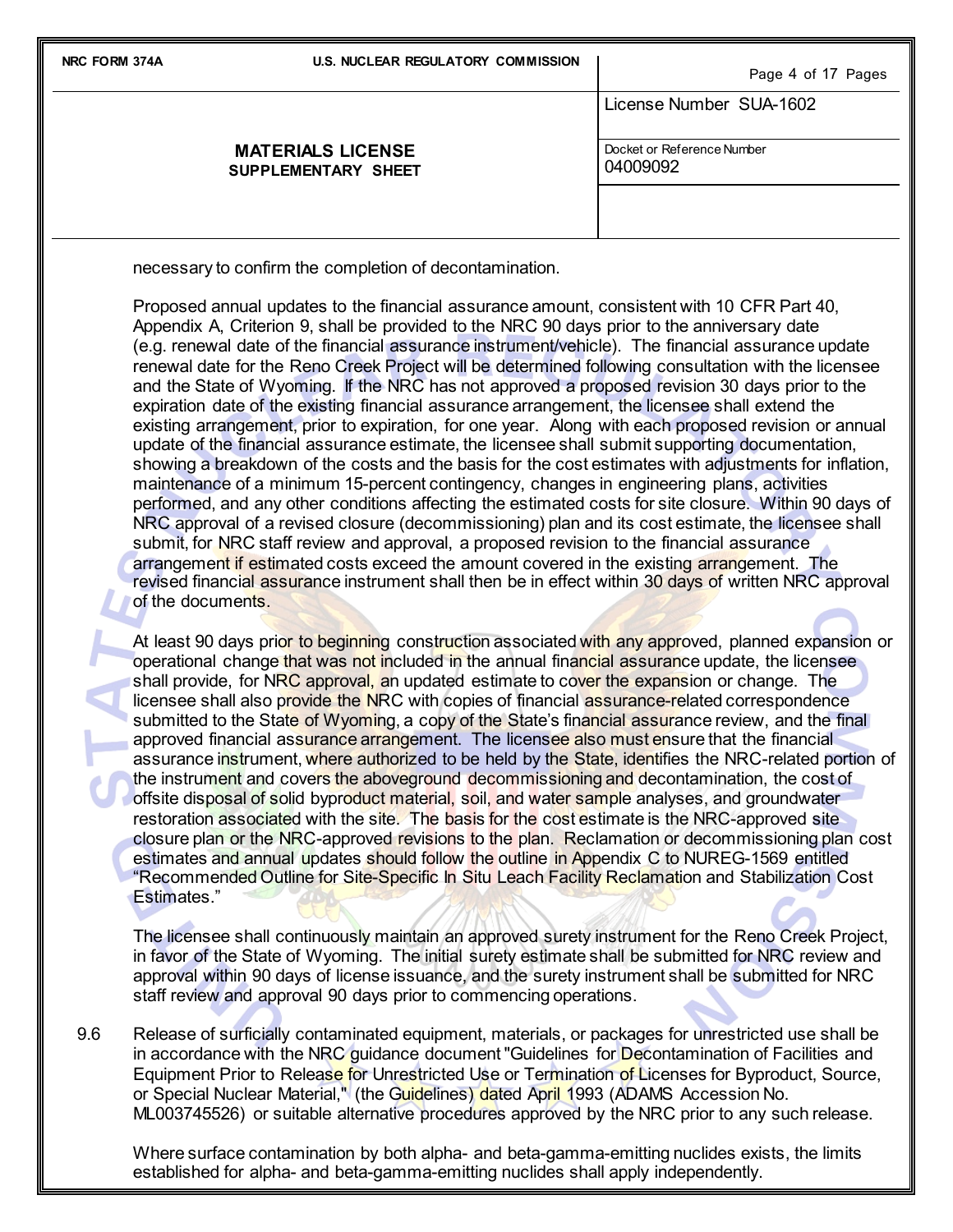| NRC FORM 374A |                | <b>U.S. NUCLEAR REGULATORY COMMISSION</b>                                                                                                                                                                                                            | Page 5 of 17 Pages                                                                                                                                                                                                                                                                                                                                                                                                                                                                                                                                                                                                                                                                                                                                                                                                                            |
|---------------|----------------|------------------------------------------------------------------------------------------------------------------------------------------------------------------------------------------------------------------------------------------------------|-----------------------------------------------------------------------------------------------------------------------------------------------------------------------------------------------------------------------------------------------------------------------------------------------------------------------------------------------------------------------------------------------------------------------------------------------------------------------------------------------------------------------------------------------------------------------------------------------------------------------------------------------------------------------------------------------------------------------------------------------------------------------------------------------------------------------------------------------|
|               |                |                                                                                                                                                                                                                                                      | License Number SUA-1602                                                                                                                                                                                                                                                                                                                                                                                                                                                                                                                                                                                                                                                                                                                                                                                                                       |
|               |                | <b>MATERIALS LICENSE</b><br>SUPPLEMENTARY SHEET                                                                                                                                                                                                      | Docket or Reference Number<br>04009092                                                                                                                                                                                                                                                                                                                                                                                                                                                                                                                                                                                                                                                                                                                                                                                                        |
|               |                |                                                                                                                                                                                                                                                      |                                                                                                                                                                                                                                                                                                                                                                                                                                                                                                                                                                                                                                                                                                                                                                                                                                               |
|               |                | same survey requirements as the individual possessing the items.                                                                                                                                                                                     | Personnel performing contamination surveys for items released for unrestricted use shall meet the<br>qualifications as health physics technician or radiation safety officer as defined in Regulatory Guide<br>8.31 (Rev. 1). Personal effects (e.g., notebooks and flash lights) which are hand carried need not be<br>subjected to the qualified individual survey or evaluation, but these items should be subjected to the                                                                                                                                                                                                                                                                                                                                                                                                                |
| 9.7           |                | The licensee shall follow the guidance set forth in NRC Regulatory Guides 8.22, "Bioassay at<br>Facilities will be As Low As Is Reasonably Achievable (ALARA)," (Rev. 1) or NRC-approved<br>equivalent with the following exception:                 | Uranium Mills" (Rev. 1), 8.30, "Health Physics Surveys in Uranium Recovery Facilities" (Rev. 1) and<br>8.31, "Information Relevant to Ensuring that Occupational Radiation Exposure at Uranium Recovery                                                                                                                                                                                                                                                                                                                                                                                                                                                                                                                                                                                                                                       |
|               | (ML15002A077). | The licensee may identify one or more qualified designees to perform daily inspections in the                                                                                                                                                        | occasional absence of the radiation safety officer (RSO) and radiation safety technician (RST). A<br>qualified designee will meet the minimum qualifications and perform only those duties as outlined for<br>a qualified Designated Operator as specified in the licensee's submittal dated December 23, 2014                                                                                                                                                                                                                                                                                                                                                                                                                                                                                                                                |
|               |                |                                                                                                                                                                                                                                                      | A qualified designee may perform daily inspections on weekends, holidays, and times when both the<br>RSO and RSTs must both be absent (e.g., illness or offsite training). With the exceptions of those<br>instances when a Federal holiday falls on a Friday or Monday, or the Thanksgiving holiday, qualified<br>designees will not conduct the daily inspections for more than a total of two days per week. When a<br>Federal holiday falls on a Friday or Monday, qualified designees may perform the daily inspections<br>for a total of three consecutive days. For the Thanksgiving holiday only, qualified designees may<br>perform the daily inspections for a total of four consecutive days. The licensee will also have the<br>RSO or RST available by telephone while a qualified designee is performing the daily inspections. |
|               |                | Reports generated by a qualified designee will be reviewed by the RSO or an RST as soon as<br>practicable, but not later than the close of business of the next work day following an absence,<br>other document that can be inspected upon request. | weekend, or holiday. The RSO or RST review shall be annotated with date and time on the report or                                                                                                                                                                                                                                                                                                                                                                                                                                                                                                                                                                                                                                                                                                                                             |
|               |                | Notwithstanding the License Condition (LC) 9.4 change process, no additional exceptions to the<br>guidance will be implemented without written NRC verification that the criteria in LC 9.4 do not<br>require a license amendment.                   |                                                                                                                                                                                                                                                                                                                                                                                                                                                                                                                                                                                                                                                                                                                                                                                                                                               |
| 9.8           |                | NRC, and within the direct area of potential effects (APE) the licensee shall administer a cultural<br>compliance with the National Historic Preservation Act (as amended) and its implementing<br>its implementing regulations (43 CFR Part 7).     | Cultural Resources. Before engaging in any developmental activity not previously assessed by the<br>resource inventory. All disturbances associated with the proposed development will be completed in<br>regulations (36 CFR Part 800), and the Archaeological Resources Protection Act (as amended) and                                                                                                                                                                                                                                                                                                                                                                                                                                                                                                                                     |
|               |                |                                                                                                                                                                                                                                                      | In order to ensure that no unapproved disturbance of cultural resources occurs, any work resulting in<br>the discovery of previously unknown cultural artifacts shall cease. The artifacts shall be inventoried                                                                                                                                                                                                                                                                                                                                                                                                                                                                                                                                                                                                                               |

and evaluated in accordance with 36 CFR Part 800, and no disturbance of the area shall occur until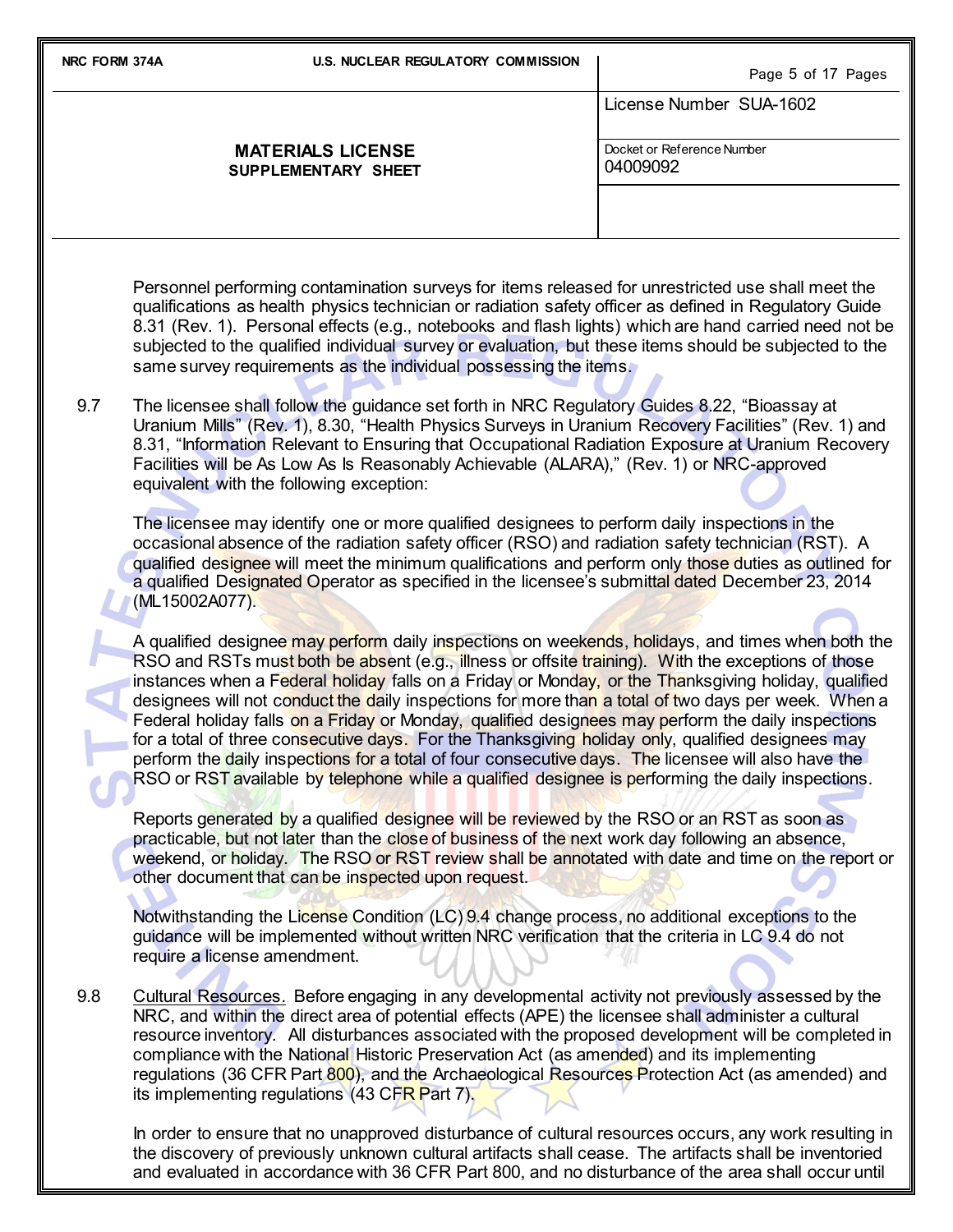**NRC FORM 374A U.S. NUCLEAR REGULATORY COMMISSION** Page 6 of 17 Pages License Number SUA-1602 **MATERIALS LICENSE SUPPLEMENTARY SHEET** Docket or Reference Number 04009092 the licensee has received authorization to proceed from the Wyoming State Historic Preservation Officer or the NRC, as appropriate. For developmental activities outside of the direct APE, the NRC shall be notified and provide appropriate authorization before commencement of those activities. 9.9 The licensee shall dispose of solid byproduct material from the Reno Creek Project at a site that is authorized by NRC or an NRC-Agreement State to receive such byproduct material. The licensee's approved solid byproduct material disposal agreement shall be maintained on site during any time the facility is in operation. In the event that the agreement expires or is terminated, the licensee shall notify the NRC in writing within seven working days after the date of expiration or termination. A new agreement shall be submitted for NRC review within 90 days after expiration or termination, or the licensee will be prohibited from further lixiviant injection. 9.10 The results of the following activities, operations, or actions shall be documented: sampling; analyses; surveys or monitoring; survey/monitoring equipment calibrations; audits and inspections; all meetings and training courses; and any subsequent reviews, investigations, or corrective actions required by NRC regulation or this license. Unless otherwise specified in a license condition or applicable NRC regulation, all documentation required by this license shall be maintained until license termination, and is subject to NRC review and inspection. 9.11 The licensee is hereby exempted from the requirements of 10 CFR 20.1902(e) for areas within the facility, provided that all entrances to the facility are conspicuously posted with the words, "CAUTION: ANY AREA WITHIN THIS FACILITY MAY CONTAIN RADIOACTIVE MATERIAL." **SECTION 10**: **Operations, Controls, Limits, and Restrictions** *Standard Conditions*

- 10.1 The licensee shall use a lixiviant composed of native groundwater; carbon dioxide, sodium carbonate and/or sodium bicarbonate; and hydrogen peroxide and/or oxygen, as specified in Section 3.1.4.1 of the licensee's approved license application.
- 10.2 Facility Throughput. The Reno Creek Project processing facility throughput shall not exceed a maximum instantaneous flow rate of 11,000 gallons per minute, excluding restoration flow. The annual production of dried yellowcake shall not exceed two million pounds.
- 10.3 At least 12 months prior to initiation of any planned final site decommissioning, the licensee shall submit a detailed decommissioning plan for NRC staff review and approval. The plan shall represent as-built conditions at the Reno Creek Project.
- 10.4 The licensee shall develop and implement written standard operating procedures (SOPs) prior to operation for:
	- A) All routine operational activities involving radioactive and non-radioactive materials associated with licensed activities that are handled, processed, stored, or transported by employees;
	- B) All routine non-operational activities involving radioactive materials including in-plant radiation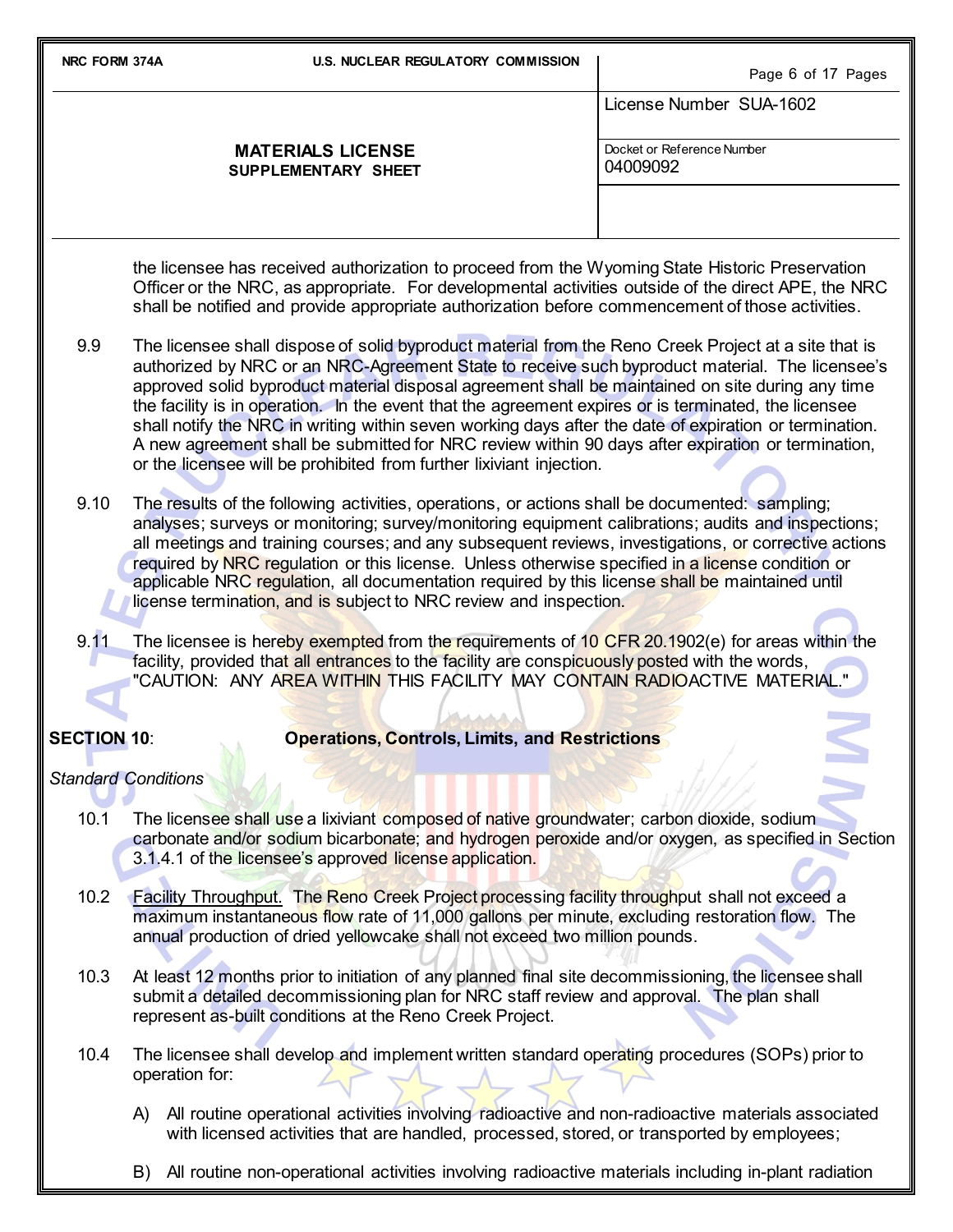| NRC FORM 374A | <b>U.S. NUCLEAR REGULATORY COMMISSION</b>                                                                                                                                                                                                                                                                                                                                                                                                                                                                                                                                                                                                                                                                                                                                                                                                                              | Page 7 of 17 Pages                     |
|---------------|------------------------------------------------------------------------------------------------------------------------------------------------------------------------------------------------------------------------------------------------------------------------------------------------------------------------------------------------------------------------------------------------------------------------------------------------------------------------------------------------------------------------------------------------------------------------------------------------------------------------------------------------------------------------------------------------------------------------------------------------------------------------------------------------------------------------------------------------------------------------|----------------------------------------|
|               |                                                                                                                                                                                                                                                                                                                                                                                                                                                                                                                                                                                                                                                                                                                                                                                                                                                                        | License Number SUA-1602                |
|               | <b>MATERIALS LICENSE</b><br>SUPPLEMENTARY SHEET                                                                                                                                                                                                                                                                                                                                                                                                                                                                                                                                                                                                                                                                                                                                                                                                                        | Docket or Reference Number<br>04009092 |
|               |                                                                                                                                                                                                                                                                                                                                                                                                                                                                                                                                                                                                                                                                                                                                                                                                                                                                        |                                        |
|               | protection and environmental monitoring; and                                                                                                                                                                                                                                                                                                                                                                                                                                                                                                                                                                                                                                                                                                                                                                                                                           |                                        |
|               | C) Emergency procedures for potential accident/unusual occurrences including significant<br>equipment or facility damage, pipe breaks and spills, loss or theft of yellowcake or sealed<br>sources, significant fires, and other natural disasters.                                                                                                                                                                                                                                                                                                                                                                                                                                                                                                                                                                                                                    |                                        |
|               | The SOPs shall include appropriate radiation safety practices to be followed in accordance with<br>10 CFR Part 20. SOPs for operational activities shall enumerate pertinent radiation safety practices<br>to be followed. A copy of the current written procedures shall be kept in the area(s) of the production<br>facility where they are utilized. Should an activity be deemed 'non-routine', its procedures will be<br>documented in a specific Radiation Work Permit for that non-routine activity.                                                                                                                                                                                                                                                                                                                                                            |                                        |
| 10.5          | Mechanical Integrity Tests. The licensee shall construct all wells in accordance with methods<br>described in Section 3.1.3 of the approved license application. Initially, mechanical integrity tests<br>(MITs) shall be performed on all wells (injection, extraction, and monitoring wells) before the well is<br>utilized and on wells that have been serviced with equipment or procedures that could damage the<br>well casing. Each injection and recovery well shall be retested at least once every five years it is in<br>use. Integrity tests shall be performed in accordance with Section 3.1.3.3 of the licensee's approved<br>license application. Any failed well casing that cannot be repaired to pass the integrity test shall be<br>appropriately plugged and abandoned in accordance with Section 3.1.3.3 of the approved license<br>application. |                                        |
| 10.6          | Groundwater Restoration. The licensee shall conduct groundwater restoration activities in<br>accordance with Section 6.1.5 of the approved license application. Permanent cessation of lixiviant<br>injection in a Production Unit would signify the licensee's intent to shift from the principal activity of<br>uranium recovery to the initiation of groundwater restoration and decommissioning for any particular<br>Production Unit. If the licensee determines that these activities are expected to exceed 24 months<br>for any particular Production Unit, then the licensee shall submit for approval an alternate schedule<br>request to the NRC that meets the requirements of 10 CFR 40.42.                                                                                                                                                               |                                        |
|               | Restoration Standards. Hazardous constituents in the groundwater shall be restored to the<br>numerical groundwater protection standards as required by 10 CFR Part 40, Appendix A, Criterion<br>5B(5). In submitting any license amendment application requesting review and approval of<br>proposed alternate concentration limits (ACLs) pursuant to Criterion 5B(6), the licensee must also<br>show that it has first made practicable effort to restore the specified hazardous constituents to the<br>background or maximum contaminant levels (whichever is greater).                                                                                                                                                                                                                                                                                            |                                        |
|               | Restoration Stability Monitoring. The licensee shall conduct sampling of the parameters included in<br>the baseline sampling under LC 11.3 during the restoration stability period in accordance with<br>Section 6.1.5 of the approved application. The sampling consists of four samples during a nine<br>month period. The sampling shall include the specified production zone aquifer wells used to define<br>the baseline levels. The applicant shall continue the stability monitoring until the data show, for all<br>parameters monitored, no statistically significant increasing trend, which would lead to an<br>exceedence of the relevant standard in 10 CFR Part 40, Appendix A, Criterion 5B(5).                                                                                                                                                        |                                        |

10.7 The licensee shall maintain a net inward hydraulic gradient at a Production Unit as measured from the surrounding perimeter monitoring well ring starting when lixiviant is first injected into the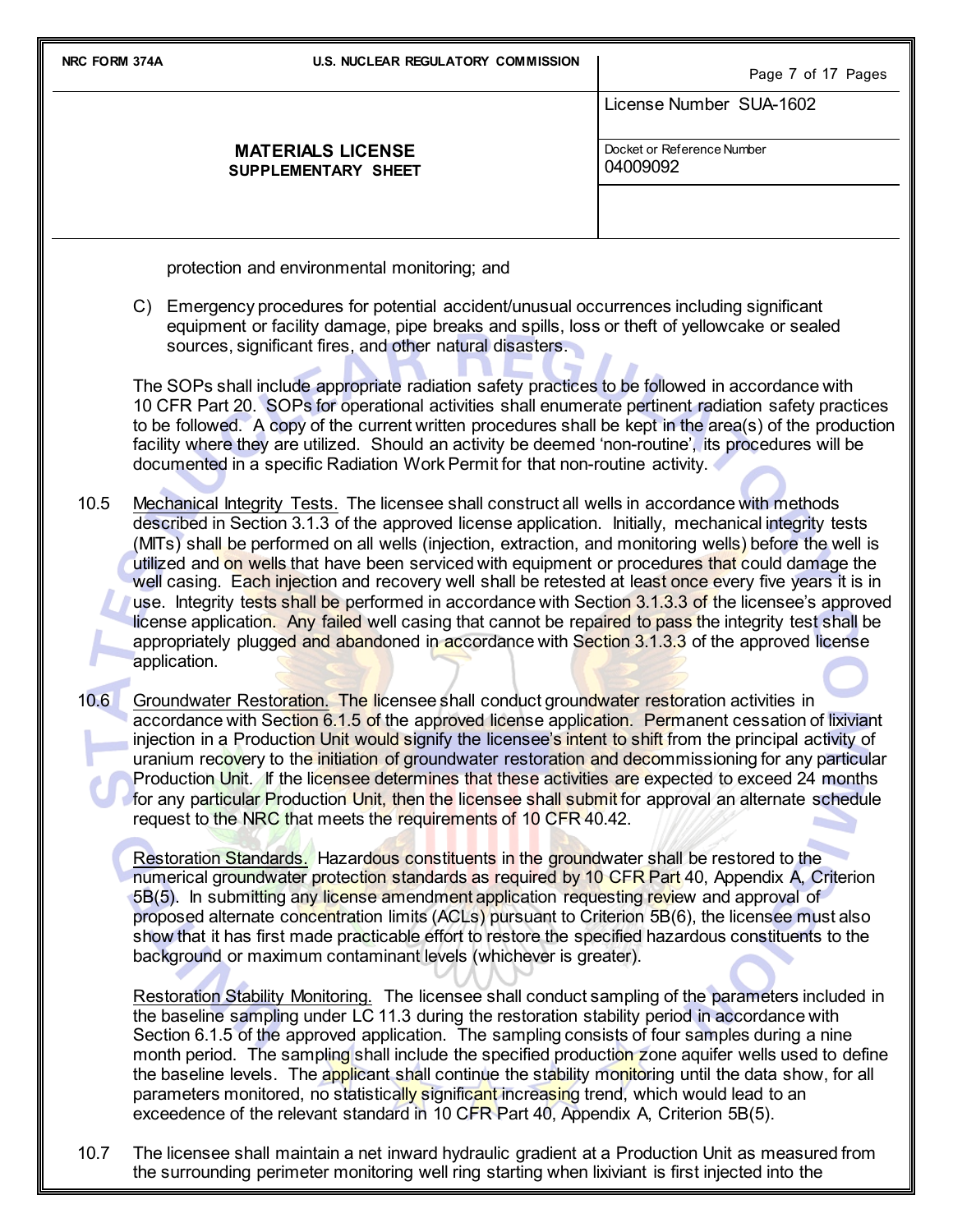Page 8 of 17 Pages

|                                                                              | raye o or <i>if</i> rayes              |
|------------------------------------------------------------------------------|----------------------------------------|
|                                                                              | License Number SUA-1602                |
| <b>MATERIALS LICENSE</b><br>SUPPLEMENTARY SHEET                              | Docket or Reference Number<br>04009092 |
| production zone and continuing until initiation of the stabilization period. |                                        |

10.8 The licensee shall establish and conduct an effluent and environmental monitoring program in accordance with programs described in Section 5.7.7 (Airborne Effluent and Environmental Monitoring Programs) and Section 5.7.8 (Groundwater/Surface Water Monitoring Program) of the approved license application.

*Facility Specific Conditions*

10.9 The licensee is permitted to construct and operate a single lined storage pond as described in Section 4.3.5 of the approved license application. The pond will be used for retention of liquid byproduct material prior to disposal in a deep disposal well. Pond inspections will be conducted in accordance with procedures defined in Sections 4.3.5.3 and 5.3.1 of the approved license application. The inspections include:

Daily Inspection. The licensee will perform daily inspections in accordance with Sections 4.3.5.3.1 and 5.3.1.1 of the approved license application. The inspections will include visual inspections of the piping, berms, diversion ditches, freeboard and leak detection systems. The minimum freeboard is two feet. If during the daily inspections, a fluid height in any of the standpipes for the pond leak detection system is found to be in excess of six vertical inches, then the licensee will collect a sample of the fluid for analysis of specific conductance. If the

specific conductance of the fluid in the leak detection system is in excess of 50 percent of the specific conductance of fluids in the pond, then a leak has occurred in the pond primary liner and the licensee will perform mitigative and corrective actions. The corrective actions include notifying the NRC Headquarters Project Manager (PM) by telephone or electronic (email) within 48 hours and lowering the water level in the pond sufficiently to eliminate the leak. If corrective actions are not completed within 60 days, the pond will not be used to store any byproduct material until the liner is inspected by qualified personnel as required by Subsection D (Annual Technical Inspection). The licensee will submit a report to the NRC upon completion of the corrective actions including documentation of all pond repairs. Daily inspection reports will be maintained onsite for NRC staff review.

- B) Weekly Inspection. The licensee will conduct weekly inspections in accordance with Sections 4.3.5.3.2 and 5.3.1.2 of the approved license application. The inspections will include visual inspection of the entire area including perimeter fencing. The weekly pond inspection report will be reviewed by the Manager of Health, Safety and Environmental Affairs, and the Operations Manager. The weekly inspection reports will be maintained onsite for NRC staff review.
- C) Quarterly Inspection. The licensee will conduct quarterly inspections in accordance with Section 4.3.5.3.3 of the approved license application. Results of the quarterly inspections will be included in the semi-annual report submitted to the NRC as required by LC 11.1. If groundwater quality in the monitoring wells indicates a release of fluids from the pond, then the licensee will immediately perform corrective actions to eliminate the leak and any appropriate remedial actions including characterization of impacts to shallow soils and water in the uppermost aquifer.
- D) Annual Technical Inspection. The licensee will conduct annual inspections in accordance with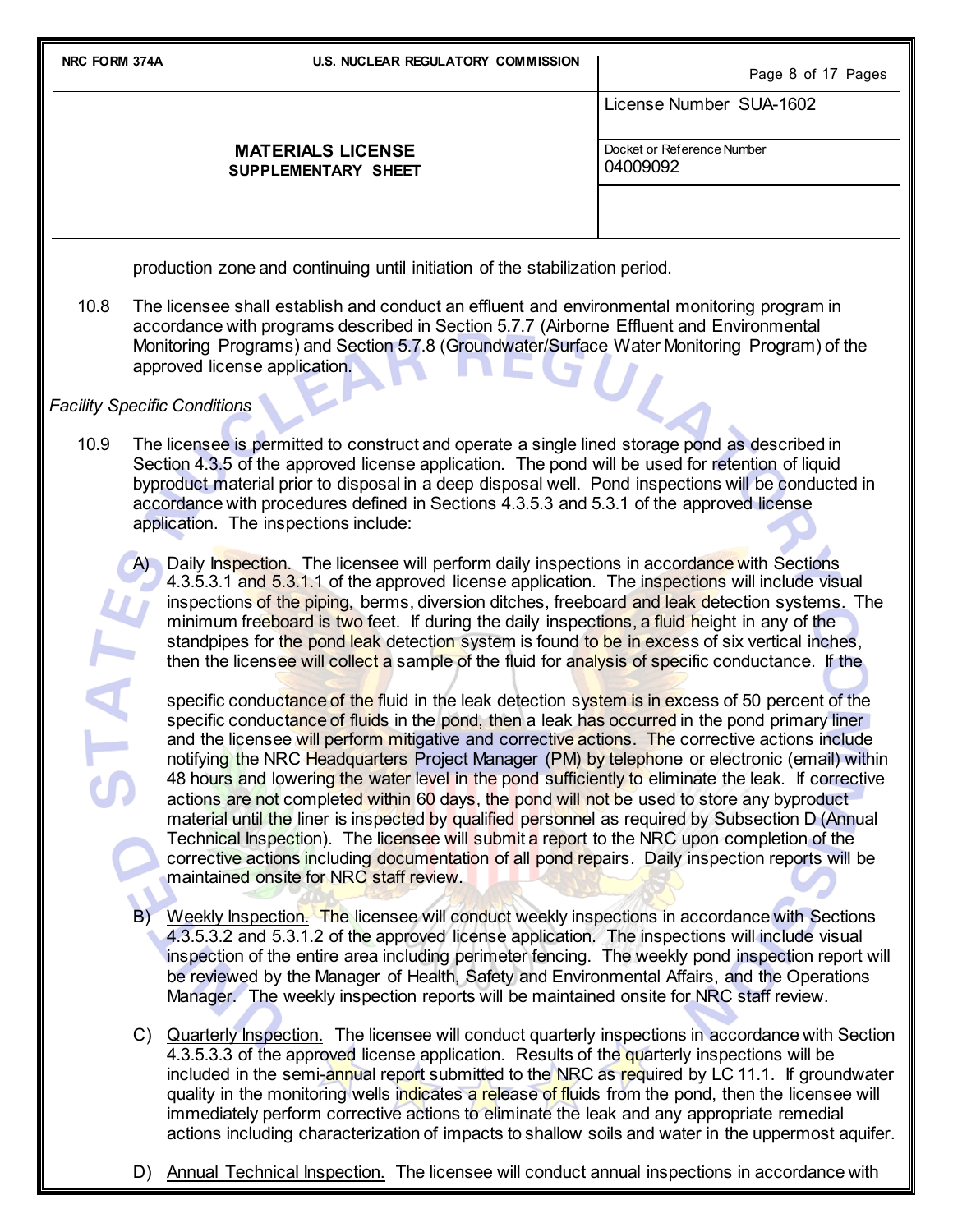| NRC FORM 374A                                                                                                                                                                                                                                                                                                                                                                                                                                                                                                                                                                                                                                                                                                                                                                                                                                                                                                                                                                                                                                                                                            | <b>U.S. NUCLEAR REGULATORY COMMISSION</b>                                                                                                                                                                                                                                                                                                                                                                                                                                                                                                                      | Page 9 of 17 Pages                     |  |  |
|----------------------------------------------------------------------------------------------------------------------------------------------------------------------------------------------------------------------------------------------------------------------------------------------------------------------------------------------------------------------------------------------------------------------------------------------------------------------------------------------------------------------------------------------------------------------------------------------------------------------------------------------------------------------------------------------------------------------------------------------------------------------------------------------------------------------------------------------------------------------------------------------------------------------------------------------------------------------------------------------------------------------------------------------------------------------------------------------------------|----------------------------------------------------------------------------------------------------------------------------------------------------------------------------------------------------------------------------------------------------------------------------------------------------------------------------------------------------------------------------------------------------------------------------------------------------------------------------------------------------------------------------------------------------------------|----------------------------------------|--|--|
|                                                                                                                                                                                                                                                                                                                                                                                                                                                                                                                                                                                                                                                                                                                                                                                                                                                                                                                                                                                                                                                                                                          |                                                                                                                                                                                                                                                                                                                                                                                                                                                                                                                                                                | License Number SUA-1602                |  |  |
|                                                                                                                                                                                                                                                                                                                                                                                                                                                                                                                                                                                                                                                                                                                                                                                                                                                                                                                                                                                                                                                                                                          | <b>MATERIALS LICENSE</b><br>SUPPLEMENTARY SHEET                                                                                                                                                                                                                                                                                                                                                                                                                                                                                                                | Docket or Reference Number<br>04009092 |  |  |
|                                                                                                                                                                                                                                                                                                                                                                                                                                                                                                                                                                                                                                                                                                                                                                                                                                                                                                                                                                                                                                                                                                          |                                                                                                                                                                                                                                                                                                                                                                                                                                                                                                                                                                |                                        |  |  |
|                                                                                                                                                                                                                                                                                                                                                                                                                                                                                                                                                                                                                                                                                                                                                                                                                                                                                                                                                                                                                                                                                                          | Section 4.3.5.3.4 of the approved license application. The annual inspection will include a<br>review of the previous year's daily, weekly, and quarterly inspections, assessment of the<br>hydraulic and hydrologic capacities, and a survey of the embankment by qualified personnel. A<br>copy of the report will be submitted to the NRC for review.                                                                                                                                                                                                       |                                        |  |  |
| 10.10                                                                                                                                                                                                                                                                                                                                                                                                                                                                                                                                                                                                                                                                                                                                                                                                                                                                                                                                                                                                                                                                                                    | The licensee shall submit to NRC staff for review and approval, plans for equipment and procedures<br>prior to the use, storage, handling and transport of biological or chemical materials other than<br>sodium sulfide for reductant injections during restoration.                                                                                                                                                                                                                                                                                          |                                        |  |  |
| 10.11                                                                                                                                                                                                                                                                                                                                                                                                                                                                                                                                                                                                                                                                                                                                                                                                                                                                                                                                                                                                                                                                                                    | Prior to conducting tests for a wellfield data package, the licensee will attempt to locate and abandon<br>all historic drillholes as outlined in the approved license application within: A) The perimeter well ring<br>for the Production Unit; and B) Downgradient of the wellfield between the perimeter well ring and<br>anticipated point of exposure for a future alternate concentration limit (ACL) application pursuant to<br>10 CFR Part 40, Appendix A Criterion 5B(5)(c) by electing to abandon the downgradient historical<br>drillholes either: |                                        |  |  |
|                                                                                                                                                                                                                                                                                                                                                                                                                                                                                                                                                                                                                                                                                                                                                                                                                                                                                                                                                                                                                                                                                                          | prior to the start of operations, or<br>(i)<br>prior to the submittal of an ACL application. If the drillholes are abandoned after the<br>(ii)<br>start of operations of a wellfield, then the licensee is required to verify the location of<br>such drillholes prior to the start of operation of that wellfield and provide the cost to cover<br>the eventual abandonment of the drillholes in its surety estimate.                                                                                                                                         |                                        |  |  |
|                                                                                                                                                                                                                                                                                                                                                                                                                                                                                                                                                                                                                                                                                                                                                                                                                                                                                                                                                                                                                                                                                                          | The licensee will document such efforts to identify and properly abandon all drillholes in the wellfield<br>data package.                                                                                                                                                                                                                                                                                                                                                                                                                                      |                                        |  |  |
| Wellfield Data Package. Prior to conducting principal activities in a new Production Unit, the<br>10.12<br>licensee shall submit a hydrologic test data package (wellfield data package) to the NRC. The initial<br>wellfield data package will be submitted for NRC staff review and verification. Each wellfield data<br>package shall be submitted at least 60 days prior to the planned start date of lixiviant injection. In<br>each wellfield data package, the licensee will document that: (1) all perimeter monitoring wells are<br>screened in the appropriate horizon in order to provide timely detection of an excursion; and (2) the<br>background values to establish groundwater protection standards and Upper Control Limits (UCLs)<br>for the Production Unit are in accordance with LC 11.3. The wellfield data package will adequately<br>define heterogeneities that may affect the chemical signature and groundwater flow paths within the<br>ore zone as described in Sections 2.7.2.3, 3.1.1 and 5.7.8.1 of the approved license application with<br>the following conditions: |                                                                                                                                                                                                                                                                                                                                                                                                                                                                                                                                                                |                                        |  |  |

(a) The licensee will construct monitoring wells used for the groundwater detection monitoring programs at the Production Units by Methods 1, 2 or 3 as defined by the approved license application. The licensee will document the potentiometric surface isopleth map for the OM aquifer in the wellfield data package. The licensee will include an analysis of flare in the wellfield data package. The calculated flare should be based on operational history after the initial wellfield data package. If the Production Unit contains atypical patterns (e.g., line or staggered line patterns), the licensee will provide specific justification for the calculated flare associated with the atypical patterns.

(b) If a non-AUC controlled well (e.g., Coal Bed Methane (CBM) well, Bureau of Land Management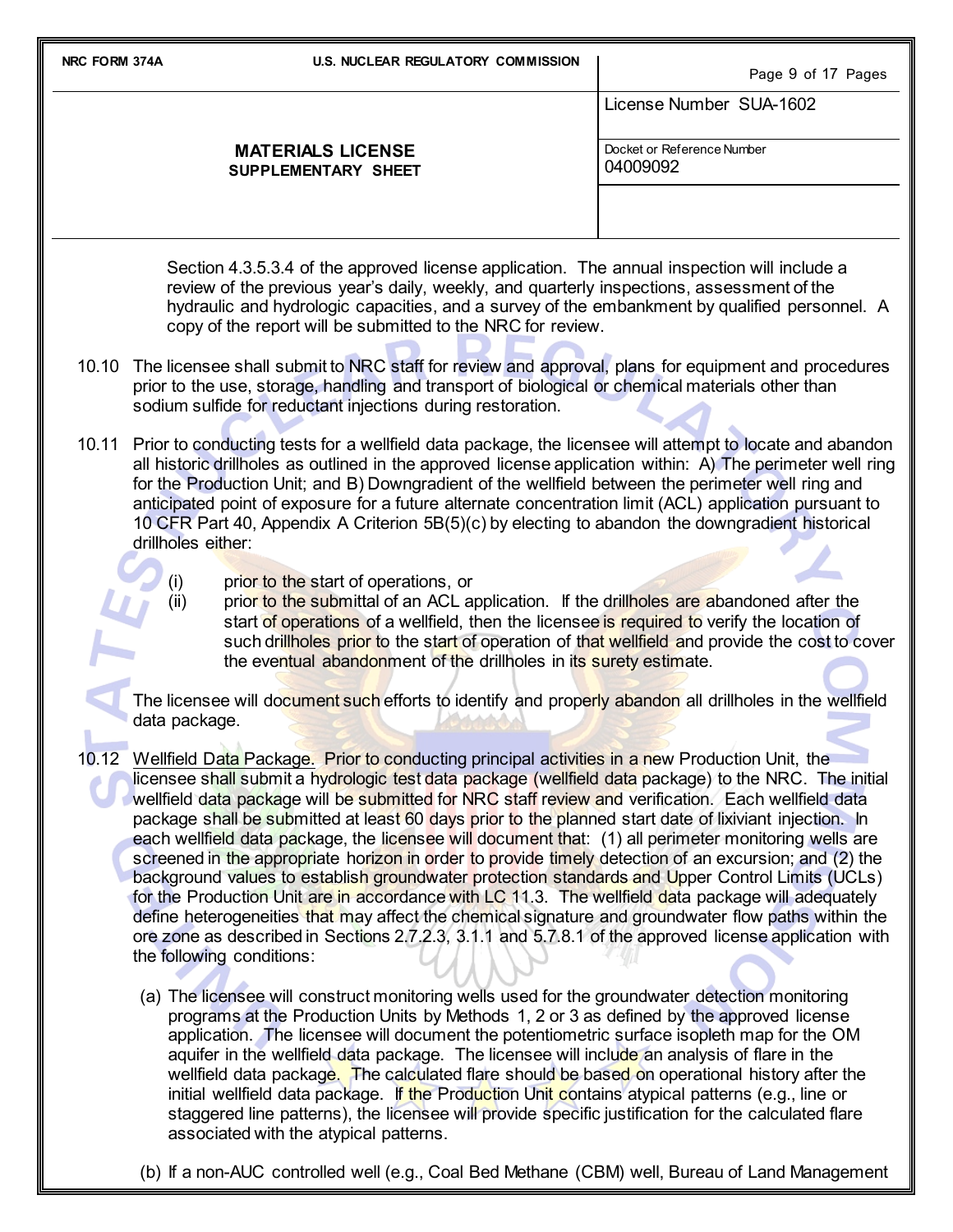| NRC FORM 374A | <b>U.S. NUCLEAR REGULATORY COMMISSION</b>                                                                                                                                                                                                                                                                                                                                                                                                                                                                                                                                                                                                                                                                                                                                       | Page 10 of 17                          |
|---------------|---------------------------------------------------------------------------------------------------------------------------------------------------------------------------------------------------------------------------------------------------------------------------------------------------------------------------------------------------------------------------------------------------------------------------------------------------------------------------------------------------------------------------------------------------------------------------------------------------------------------------------------------------------------------------------------------------------------------------------------------------------------------------------|----------------------------------------|
|               |                                                                                                                                                                                                                                                                                                                                                                                                                                                                                                                                                                                                                                                                                                                                                                                 | Pages                                  |
|               |                                                                                                                                                                                                                                                                                                                                                                                                                                                                                                                                                                                                                                                                                                                                                                                 | License Number SUA-1602                |
|               | <b>MATERIALS LICENSE</b><br>SUPPLEMENTARY SHEET                                                                                                                                                                                                                                                                                                                                                                                                                                                                                                                                                                                                                                                                                                                                 | Docket or Reference Number<br>04009092 |
|               |                                                                                                                                                                                                                                                                                                                                                                                                                                                                                                                                                                                                                                                                                                                                                                                 |                                        |
|               | (BLM) All Night Creek wells) exists within a proposed Production Unit, the licensee will evaluate<br>the need to monitor the well water quality or install monitoring wells to monitor the potential<br>migration should the casing cement pose a possible conduit for fluid migration, and include the<br>results of that evaluation in the wellfield data package. If the non-AUC controlled well is<br>screened within the ore zone, the licensee will submit to the NRC, for review and approval, a<br>plan documenting the resolution of a well in the ore zone – including any discussions with the<br>owners of that well.                                                                                                                                               |                                        |
|               | (c) If the Production Unit is located within 400 feet of a tract of land for which the licensee does not<br>hold mineral rights, the licensee will include in the wellfield data package a Memorandum of<br>Reciprocal Well Agreement with the mineral rights holder.                                                                                                                                                                                                                                                                                                                                                                                                                                                                                                           |                                        |
|               | (d) If production or monitoring wells are completed in a 100-year flood plain, the licensee will<br>ensure the wellheads have mitigation measures for flood protection as specified in Section<br>2.7.1.5.2 of the approved license application and include the documentation of those measures<br>in the wellfield data package.                                                                                                                                                                                                                                                                                                                                                                                                                                               |                                        |
|               | 10.13 Facility and Wellfield Inspection. Injection manifold pressures and flow rates shall be measured and<br>recorded daily by the in-line computer system and/or Wellfield Operator. During wellfield operations,<br>injection pressures shall not exceed the maximum operating pressure as specified in Section 3.1.3.3<br>of the approved license application. To the extent possible, the daily inspections shall include visual<br>inspections and document leaks or other abnormalities in the wellfield piping, wellheads, or header<br>houses in accordance with Section 3.1.6 of the approved license application. The licensee shall<br>conduct the weekly in-plant inspection and audit programs described in Section 5.3.1 of the<br>approved license application. |                                        |
| 10.14         | The licensee will use calibrated radiation instruments that can measure the full range of radiation<br>exposure rates or dose rates for radiological parameters that are reasonably expected at an ISR<br>facility to ensure the magnitude and extent of radiation levels are measured in accordance with 10<br>CFR 20.1501(a)(2)(i). The instruments used to measure airborne concentrations of radioactive<br>materials will allow for a lower limit of detection (LLD), as described in Regulatory Guide 8.30 (Rev.<br>1), to provide a 95 percent confidence that measurements are in conformance with 10 CFR 20.1201,<br>20.1204, 20.1301, 20.1501, and 20.1502.                                                                                                           |                                        |
| 10.15         | The licensee shall conduct radiological characterization of airborne samples for natural U, Th-230,<br>Ra-226, Po-210, and Pb-210 for each restricted area air particulate sampling location at a frequency<br>of once every six months for the first two years, and annually thereafter to ensure compliance with<br>10 CFR 20.1204(g).                                                                                                                                                                                                                                                                                                                                                                                                                                        |                                        |
| 10.16         | The licensee shall ensure radiation safety training is consistent with Regulatory Guides 8.13,<br>"Instruction Concerning Prenatal Radiation Exposure," (Rev. 3) and 8.29, "Instruction Concerning<br>Risks from Occupational Radiation Exposure," (Rev. 1) in addition to the requirements in Section 2.5<br>of Regulatory Guide 8.31 (Rev. 1), and as described in Section 5.5 of the approved application, or                                                                                                                                                                                                                                                                                                                                                                |                                        |

NRC-approved equivalent.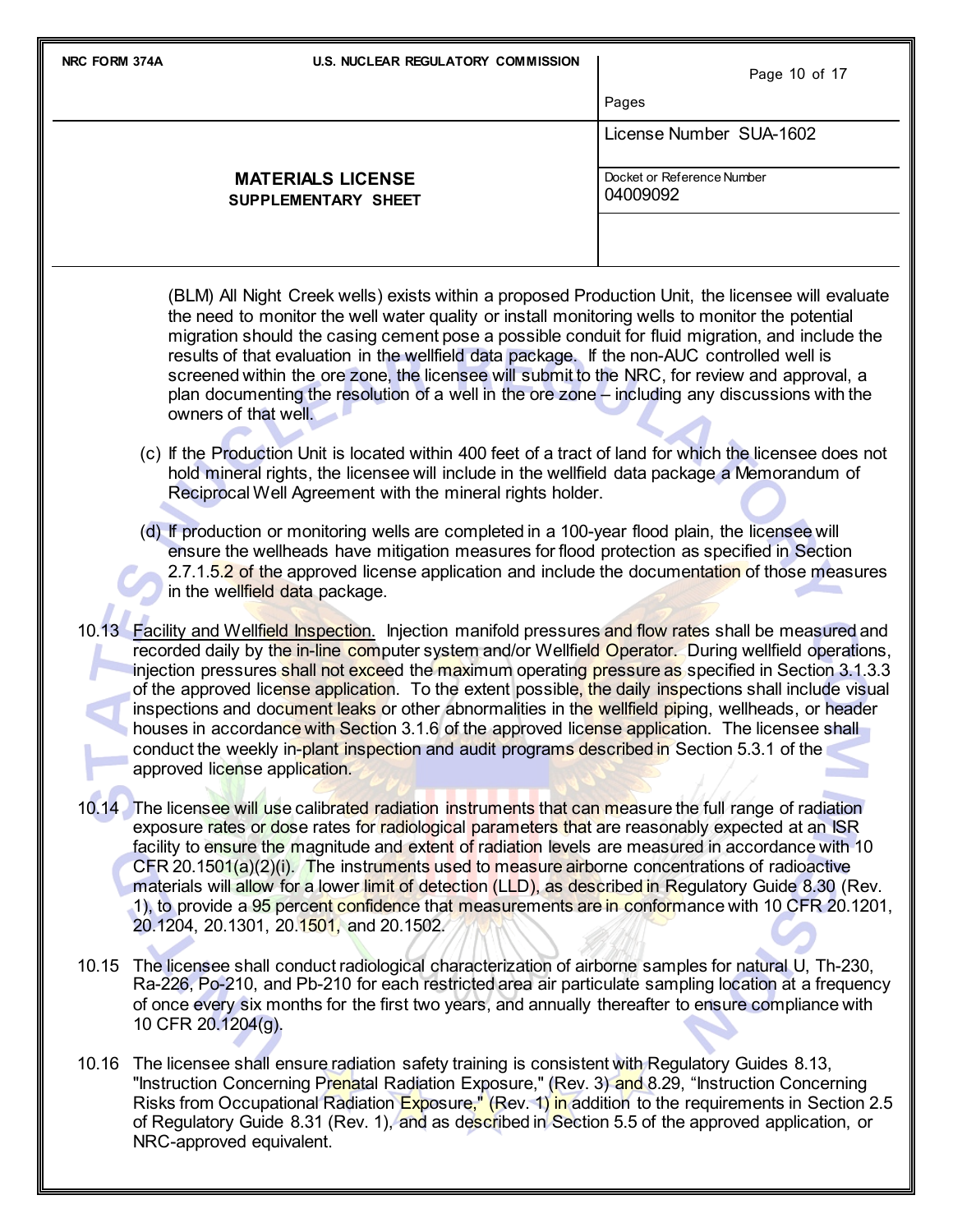| NRC FORM 374A                                                                                                                                                                                                                                                                                                                                                                                                                                                                                                                                                                                                                                                                                                                                                                                                                                                                                                                                                                                                                                                                                                                                                                                                                                                                                                                                                                                                                                                                                                                                                                                                                                                                                    |                            | <b>U.S. NUCLEAR REGULATORY COMMISSION</b>                                                                                                                                                                                                                                                                                                                                                               | Page 11 of 17                          |
|--------------------------------------------------------------------------------------------------------------------------------------------------------------------------------------------------------------------------------------------------------------------------------------------------------------------------------------------------------------------------------------------------------------------------------------------------------------------------------------------------------------------------------------------------------------------------------------------------------------------------------------------------------------------------------------------------------------------------------------------------------------------------------------------------------------------------------------------------------------------------------------------------------------------------------------------------------------------------------------------------------------------------------------------------------------------------------------------------------------------------------------------------------------------------------------------------------------------------------------------------------------------------------------------------------------------------------------------------------------------------------------------------------------------------------------------------------------------------------------------------------------------------------------------------------------------------------------------------------------------------------------------------------------------------------------------------|----------------------------|---------------------------------------------------------------------------------------------------------------------------------------------------------------------------------------------------------------------------------------------------------------------------------------------------------------------------------------------------------------------------------------------------------|----------------------------------------|
|                                                                                                                                                                                                                                                                                                                                                                                                                                                                                                                                                                                                                                                                                                                                                                                                                                                                                                                                                                                                                                                                                                                                                                                                                                                                                                                                                                                                                                                                                                                                                                                                                                                                                                  |                            |                                                                                                                                                                                                                                                                                                                                                                                                         | Pages                                  |
|                                                                                                                                                                                                                                                                                                                                                                                                                                                                                                                                                                                                                                                                                                                                                                                                                                                                                                                                                                                                                                                                                                                                                                                                                                                                                                                                                                                                                                                                                                                                                                                                                                                                                                  |                            |                                                                                                                                                                                                                                                                                                                                                                                                         | License Number SUA-1602                |
|                                                                                                                                                                                                                                                                                                                                                                                                                                                                                                                                                                                                                                                                                                                                                                                                                                                                                                                                                                                                                                                                                                                                                                                                                                                                                                                                                                                                                                                                                                                                                                                                                                                                                                  |                            | <b>MATERIALS LICENSE</b><br>SUPPLEMENTARY SHEET                                                                                                                                                                                                                                                                                                                                                         | Docket or Reference Number<br>04009092 |
|                                                                                                                                                                                                                                                                                                                                                                                                                                                                                                                                                                                                                                                                                                                                                                                                                                                                                                                                                                                                                                                                                                                                                                                                                                                                                                                                                                                                                                                                                                                                                                                                                                                                                                  |                            |                                                                                                                                                                                                                                                                                                                                                                                                         |                                        |
|                                                                                                                                                                                                                                                                                                                                                                                                                                                                                                                                                                                                                                                                                                                                                                                                                                                                                                                                                                                                                                                                                                                                                                                                                                                                                                                                                                                                                                                                                                                                                                                                                                                                                                  |                            | 10.17 The licensee shall maintain a groundwater detection monitoring program for the storage pond that<br>meets requirements of Criteria 5 and 7A of 10 CFR Part 40, Appendix A. The elements in this<br>program will be documented in the licensee's SOPs.                                                                                                                                             |                                        |
|                                                                                                                                                                                                                                                                                                                                                                                                                                                                                                                                                                                                                                                                                                                                                                                                                                                                                                                                                                                                                                                                                                                                                                                                                                                                                                                                                                                                                                                                                                                                                                                                                                                                                                  |                            | 10.18 Emission Controls (Dryer). The licensee shall maintain effluent control systems as specified in<br>Sections 3.2.1.4, and 5.7.1.1 of the approved license application.<br>If any of the yellowcake emission control equipment fails to operate within specifications set forth in<br>the SOPs, the drying and packaging room shall immediately be closed-in as an airborne radiation               |                                        |
|                                                                                                                                                                                                                                                                                                                                                                                                                                                                                                                                                                                                                                                                                                                                                                                                                                                                                                                                                                                                                                                                                                                                                                                                                                                                                                                                                                                                                                                                                                                                                                                                                                                                                                  | air into the system.       | area and heating operations shall be switched to cooldown, and packaging operations shall be<br>temporarily suspended. Packaging operations shall not be resumed until the vacuum system draws                                                                                                                                                                                                          |                                        |
|                                                                                                                                                                                                                                                                                                                                                                                                                                                                                                                                                                                                                                                                                                                                                                                                                                                                                                                                                                                                                                                                                                                                                                                                                                                                                                                                                                                                                                                                                                                                                                                                                                                                                                  |                            | 10.19 All liquid effluents from process buildings and other process waste streams, with the exception of<br>sanitary wastes, shall be returned to the process circuit or properly disposed. The licensee is<br>authorized to dispose of process solutions, injection bleed, and restoration brine using deep well<br>injection, as permitted by WDEQ and described in the approved license application. |                                        |
| The licensee will obtain the necessary permits and construct at least one Class I Underground<br>Injection Control (UIC) deep disposal well prior to the commencement of operations of the Reno<br>Creek Project. The licensee shall ensure the deep disposal wells shall have enough capacity to<br>handle the disposal of the total liquid effluent generation as stated in Section 3.1.8 of the approved<br>license application. The licensee will ensure adequate deep well disposal capacity exists to dispose<br>of liquids under normal operating conditions during production, production and restoration, and<br>restoration phases as stated in the approved license application. In the event of a decrease in<br>disposal capacity, the license shall decrease or stop its production rate (except to maintain an inward<br>gradient per LC 10.7) to adequately dispose of all liquid effluents and increase its disposal capacity<br>by completing another of the approved deep disposal wells. The licensee will notify the NRC<br>Headquarters PM by telephone or electronic mail (email) within 24 hours if a disposal well is shut<br>down and becomes inoperable, for reasons other than routine maintenance or required testing that is<br>completed within 48 hours of shutdown. If necessary, the licensee will use additional deep well<br>capacity, surge tanks, or reduce and/or cease injection activities until the operation of the disposal<br>well is restored.<br>The licensee will notify the NRC Headquarters PM by telephone or email when the disposal well is<br>placed back into service and report any repairs or service completed on the well that is not |                            |                                                                                                                                                                                                                                                                                                                                                                                                         |                                        |
|                                                                                                                                                                                                                                                                                                                                                                                                                                                                                                                                                                                                                                                                                                                                                                                                                                                                                                                                                                                                                                                                                                                                                                                                                                                                                                                                                                                                                                                                                                                                                                                                                                                                                                  |                            | associated with routine maintenance. The licensee shall maintain a record of the volumes of<br>solution disposed in each disposal well and submit this information in the annual monitoring report.                                                                                                                                                                                                     |                                        |
| <b>SECTION 11:</b>                                                                                                                                                                                                                                                                                                                                                                                                                                                                                                                                                                                                                                                                                                                                                                                                                                                                                                                                                                                                                                                                                                                                                                                                                                                                                                                                                                                                                                                                                                                                                                                                                                                                               |                            | <b>Monitoring, Recording, and Bookkeeping Requirements</b>                                                                                                                                                                                                                                                                                                                                              |                                        |
|                                                                                                                                                                                                                                                                                                                                                                                                                                                                                                                                                                                                                                                                                                                                                                                                                                                                                                                                                                                                                                                                                                                                                                                                                                                                                                                                                                                                                                                                                                                                                                                                                                                                                                  | <b>Standard Conditions</b> |                                                                                                                                                                                                                                                                                                                                                                                                         |                                        |

11.1 In addition to reports required to be submitted to NRC staff or maintained on-site by the applicable parts of Title 10 of the Code of Federal Regulations, the licensee shall prepare the following reports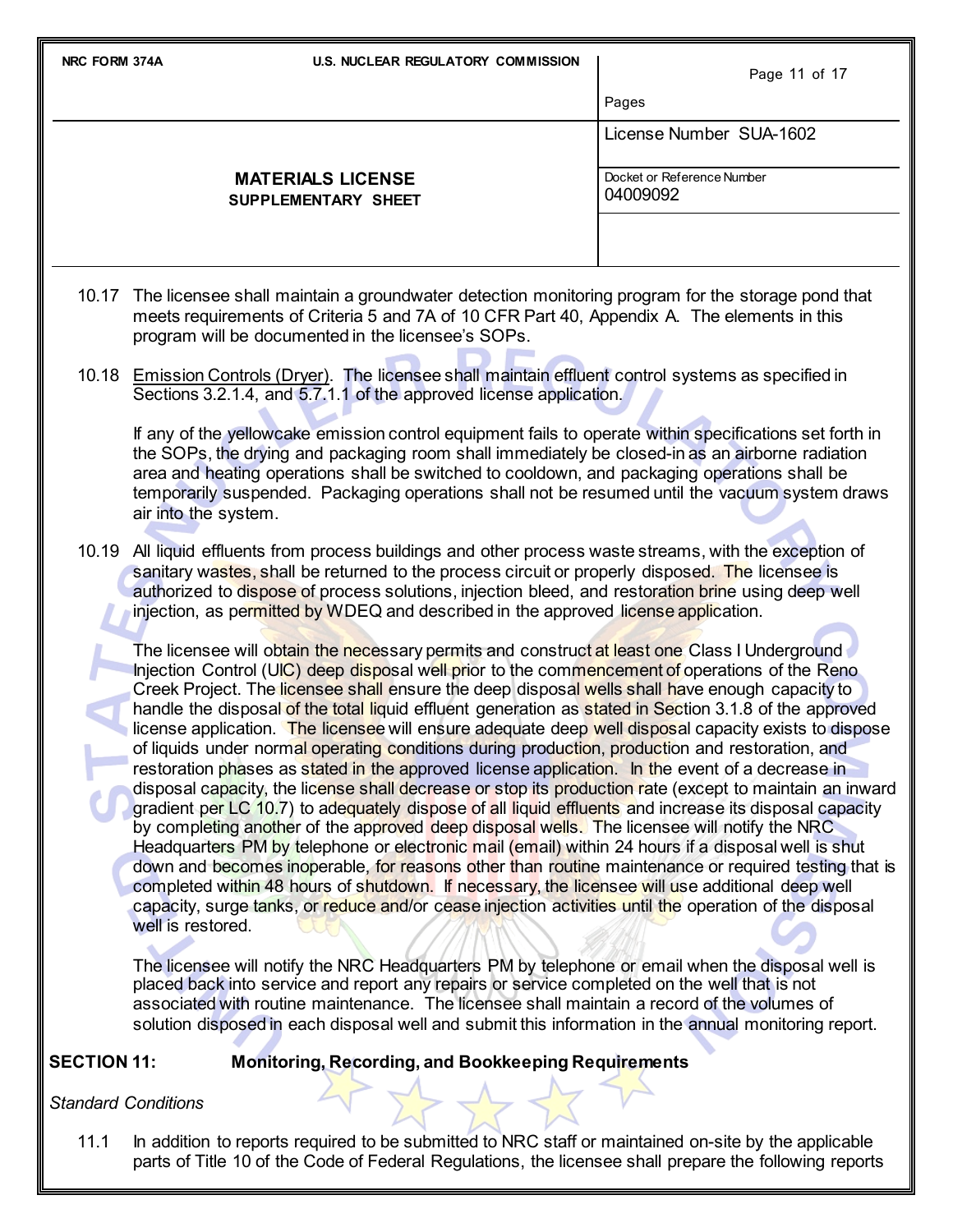| NRC FORM 374A | <b>U.S. NUCLEAR REGULATORY COMMISSION</b>                                                                                                                                                                                                                                                                                                                                                                                                                                                                                                                                                                                                                                                    | Page 12 of 17                          |
|---------------|----------------------------------------------------------------------------------------------------------------------------------------------------------------------------------------------------------------------------------------------------------------------------------------------------------------------------------------------------------------------------------------------------------------------------------------------------------------------------------------------------------------------------------------------------------------------------------------------------------------------------------------------------------------------------------------------|----------------------------------------|
|               |                                                                                                                                                                                                                                                                                                                                                                                                                                                                                                                                                                                                                                                                                              | Pages                                  |
|               |                                                                                                                                                                                                                                                                                                                                                                                                                                                                                                                                                                                                                                                                                              | License Number SUA-1602                |
|               | <b>MATERIALS LICENSE</b><br>SUPPLEMENTARY SHEET                                                                                                                                                                                                                                                                                                                                                                                                                                                                                                                                                                                                                                              | Docket or Reference Number<br>04009092 |
|               |                                                                                                                                                                                                                                                                                                                                                                                                                                                                                                                                                                                                                                                                                              |                                        |
|               | related to operations at the facility:                                                                                                                                                                                                                                                                                                                                                                                                                                                                                                                                                                                                                                                       |                                        |
|               | A) A quarterly report that includes a summary of the excursion indicator parameter concentrations,<br>corrective actions taken, and the results obtained for all wells that were on excursion status<br>during that quarter. This report shall be submitted to NRC within 60 days following completion<br>of the reporting period.                                                                                                                                                                                                                                                                                                                                                           |                                        |
|               | B) A quarterly report summarizing daily flow rates and pressures for each injection manifold within<br>the operating system. This report shall be made available for inspection upon request.                                                                                                                                                                                                                                                                                                                                                                                                                                                                                                |                                        |
|               | C) A semi-annual report that discusses: status of Production Units (or wellfields if appropriate) in<br>operation (including last date of lixiviant injection), progress of Production Units (wellfields) in<br>restoration, status of any long term excursions and a summary of the MITs during the reporting<br>period. This report shall be submitted to NRC within 60 days following completion of the<br>reporting period.                                                                                                                                                                                                                                                              |                                        |
|               | Consistent with Regulatory Position 2 of Regulatory Guide 4.14 (Rev. 1), a semiannual report<br>that summarizes the results of the operational effluent and environmental monitoring program.<br>For this program, the nearby water supply wells are those within two kilometers (km) of the<br>perimeter ring monitoring wells for all Production Units undergoing recovery operations or<br>restoration. The report will include results of all wells, including industrial wells, and surface<br>water sampling, if available, in accordance with the approved license application. This report<br>shall be submitted to NRC within 60 days following completion of the reporting period. |                                        |
|               | An annual report pursuant to LC 9.4(E).                                                                                                                                                                                                                                                                                                                                                                                                                                                                                                                                                                                                                                                      |                                        |
|               | An annual report that summarizes modifications to the inventory of nearby water supply wells<br>and land-use survey within two km of any Production Unit. This report shall be submitted to<br>NRC within 90 days following completion of the reporting period.                                                                                                                                                                                                                                                                                                                                                                                                                              |                                        |
| 11.2          | The licensee shall submit the results of at least an annual review of the radiation protection program<br>performed in accordance with 10 CFR 20.1101(c). This review shall include the content and<br>implementation of the radiation protection program. Results shall include an analysis of dose to<br>individual members of the public consistent with 10 CFR 20.1301 and 10 CFR 20.1302. This report<br>shall be submitted to NRC within 90 days following completion of the reporting period.                                                                                                                                                                                         |                                        |
| 11.3          | <b>Establishment of Background Water Quality.</b> Prior to injection of lixiviant in a Production Unit, the<br>licensee shall establish background water quality data for the production zone and overlying<br>aquifers. The background water quality sampling shall provide representative baseline data and<br>establish groundwater protection standards and excursion monitoring upper control limits, as<br>described in Section 5.7.8 of the approved license application and this license condition. The data<br>for each Production Unit shall consist, at a minimum, of the following sampling and analyses:                                                                        |                                        |
| A)            | Production Zone Aquifer. To establish a Commission-approved background concentration                                                                                                                                                                                                                                                                                                                                                                                                                                                                                                                                                                                                         |                                        |

pursuant to Criterion 5B(5)(a) of 10 CFR Part 40 Appendix A, samples shall be collected from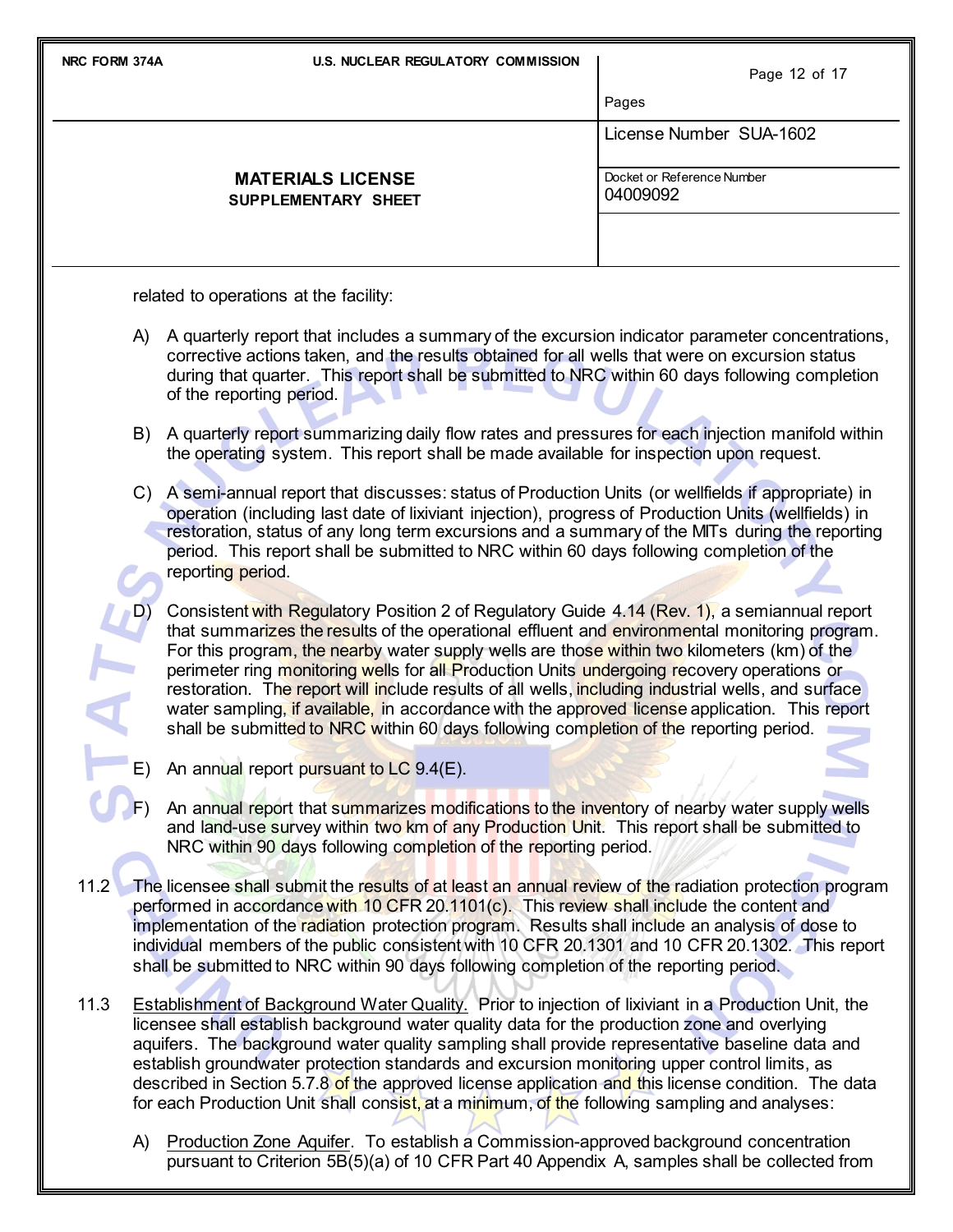| NRC FORM 374A | <b>U.S. NUCLEAR REGULATORY COMMISSION</b>                                                                                                                                                                                                                                                                                                                                                                                                                                                                                                                                                                                                                                                                                                                                                                                                                                                                                                                                                        | Page 13 of 17                          |
|---------------|--------------------------------------------------------------------------------------------------------------------------------------------------------------------------------------------------------------------------------------------------------------------------------------------------------------------------------------------------------------------------------------------------------------------------------------------------------------------------------------------------------------------------------------------------------------------------------------------------------------------------------------------------------------------------------------------------------------------------------------------------------------------------------------------------------------------------------------------------------------------------------------------------------------------------------------------------------------------------------------------------|----------------------------------------|
|               |                                                                                                                                                                                                                                                                                                                                                                                                                                                                                                                                                                                                                                                                                                                                                                                                                                                                                                                                                                                                  | Pages                                  |
|               |                                                                                                                                                                                                                                                                                                                                                                                                                                                                                                                                                                                                                                                                                                                                                                                                                                                                                                                                                                                                  | License Number SUA-1602                |
|               | <b>MATERIALS LICENSE</b><br>SUPPLEMENTARY SHEET                                                                                                                                                                                                                                                                                                                                                                                                                                                                                                                                                                                                                                                                                                                                                                                                                                                                                                                                                  | Docket or Reference Number<br>04009092 |
|               |                                                                                                                                                                                                                                                                                                                                                                                                                                                                                                                                                                                                                                                                                                                                                                                                                                                                                                                                                                                                  |                                        |
|               | production and injection wells at a minimum density of one production or injection well per four<br>acres of wellfield production area, or, if a wellfield production area is sufficiently isolated from<br>the other wellfield production areas in the Production Unit, a minimum of two wells. Wells<br>selected for the baseline data will be the same ones used to measure restoration success and<br>stabilization.                                                                                                                                                                                                                                                                                                                                                                                                                                                                                                                                                                         |                                        |
| B)            | Perimeter Monitoring Wells. Samples shall be collected from all perimeter monitoring wells that<br>will be used for the excursion monitoring program. The perimeter wells will be installed for a<br>Production Unit in accordance with information presented in Sections 3.1.6 and 5.7.8.1.3 of the<br>approved license application with the following qualifications: The distance to and spacing of<br>the perimeter wells will be 400 feet in both fully saturated and partially saturated portions of the<br>aquifer; and the perimeter wells will be partially penetrating at the horizon corresponding to the<br>nearest inject/production wells. In no case will the perimeter monitoring wells be installed<br>outside of the exempted aquifer as defined by the Class III UIC permit issued by the WDEQ.                                                                                                                                                                               |                                        |
|               | Overlying Aquifer. Samples shall be collected from all monitoring wells in the first overlying<br>aquifer at a minimum density of one well per four acres of Production Unit.                                                                                                                                                                                                                                                                                                                                                                                                                                                                                                                                                                                                                                                                                                                                                                                                                    |                                        |
|               | Sampling and Analyses. Four samples shall be collected from each well to establish<br>background levels. The sampling events shall be at least 14 days apart. The samples shall be<br>analyzed for parameters listed in Table 2.7B-22 in Addendum 2.7-B of the approved license<br>application. The third and fourth sample events can be analyzed for a reduced list of<br>parameters; the parameters that can be deleted from analysis are those below the minimum<br>analytical detection limits (MDL) during the first and second sampling events provided the MDLs<br>meet the data quality objectives for the sampling.                                                                                                                                                                                                                                                                                                                                                                    |                                        |
|               | Background Water Quality. For the perimeter ring monitoring wells (Section B) and monitoring<br>wells in the overlying aquifer (Section C), the background levels shall be established based on a<br>statistically valid analysis of the data on a parameter-by-parameter, well-by-well, Production Unit<br>or sub-set of the Production Unit basis, as deemed appropriate, in accordance with Section<br>5.7.8.1 of the approved license application. The UCLs for monitoring wells in the perimeter ring<br>and overlying aquifers are established per LC 11.4. For the Production Zone Aquifer monitoring<br>wells, the background levels shall be established on a parameter-by-parameter basis using<br>either the Production Unit, sub-set of the Production Unit or well-specific area. The established<br>background value for each parameter shall be based on a statistically valid analysis of the data,<br>in accordance with Section 5.7.8.1.2 of the approved license application. |                                        |
| 11.4          | Establishment of UCLs. Prior to injection of lixiviant into a Production Unit, the licensee shall<br>establish excursion control parameters and their respective UCLs in the designated overlying aquifer<br>and perimeter monitoring wells in accordance with Section 5.7.8.1.5 of the approved license<br>application. The default excursion parameters for wells in the Production Zone Aquifer and overlying<br>aquifer are chloride, conductivity, and total alkalinity. The UCLs shall be established for each<br>excursion control parameter and for each well, Production Unit or subset of the Production Unit, as<br>appropriate, based on the mean plus five standard deviations of data collected for LC 11.3. The<br>UCL for chloride can be set at the background mean concentration plus either five standard                                                                                                                                                                     |                                        |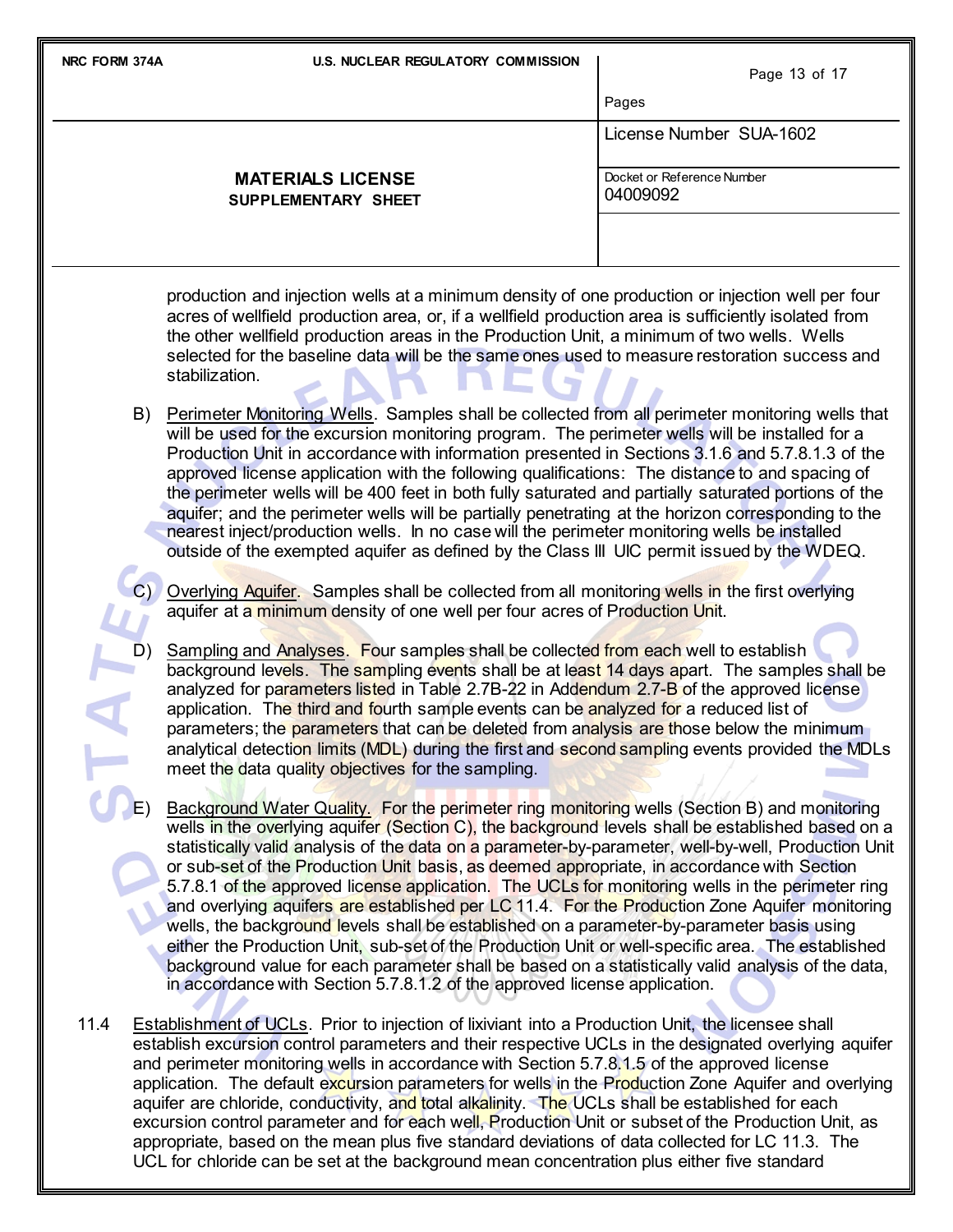| NRC FORM 374A                               | U.S. NUCLEAR REGULATORY COMMISSION                     | Page 14 of 17                          |  |  |
|---------------------------------------------|--------------------------------------------------------|----------------------------------------|--|--|
|                                             |                                                        | Pages                                  |  |  |
|                                             |                                                        | License Number SUA-1602                |  |  |
|                                             | <b>MATERIALS LICENSE</b><br><b>SUPPLEMENTARY SHEET</b> | Docket or Reference Number<br>04009092 |  |  |
| deviations or 15 mg/l, whichever is higher. |                                                        |                                        |  |  |

11.5 Excursion Monitoring. Monitoring for the excursion monitoring program shall be conducted twice monthly (semi-monthly) and at least 10 days apart for wells installed under LC 11.3 (B and C). If, at any monitoring well during a semi-monthly sampling event, the concentrations of any two excursion indicator parameters exceed their respective UCL or any one excursion indicator parameter exceeds its UCL by 20 percent, then the excursion criterion is exceeded and a verification sample shall be taken from that well within 48 hours after results of the first analysis are received. If the verification sample confirms that the excursion criterion is exceeded, then the well is placed on excursion status. If the verification sample does not confirm that the excursion criterion is exceeded, a third sample shall be taken within 48 hours after results of the first verification sampling are received. If the third sample shows that the excursion criterion is exceeded, the well shall be placed on excursion status. If the third sample does not show that the excursion criterion is exceeded, the first sample shall be considered to be an error and routine excursion monitoring is resumed (the well is not placed on excursion status).

Upon confirmation of an excursion, the licensee shall notify NRC as stated below, implement corrective action, and increase the sampling frequency for the excursion indicator parameters at the well on excursion status to at least once every seven days. Corrective actions for confirmed excursions may be, but are not limited to, those described in Section 5.7.8.1.6 of the approved license application. An excursion is considered corrected when concentrations of all indicator parameters defining the excursion status are at or below the UCLs defined in LC 11.4 for three consecutive weekly samples.

For Production Units located in an area in which the uppermost aquifer, the "SM Unit", is comprised of saturated unconsolidated alluvium, the licensee will include monitoring wells in the SM Unit in that area of the wellfield as part of the excursion monitoring program as described above. The wellfield data package must include sufficient justification on the locations, baseline sampling if the frequency is less than quarterly and operational sampling if the frequency is less than semi-monthly for wells in the uppermost aquifer. The justification must demonstrate that the wells provide early detection of a release (including a surficial release).

If a vertical excursion is detected during operations, then injection of lixiviant into the wellfield production area surrounding the monitoring well will cease until the licensee demonstrates to the satisfaction of NRC that the vertical excursion is not attributed to leakage through any abandoned drillhole.

If an excursion is not corrected within 60 days of the initial confirmation, the licensee shall either: (a) terminate injection of lixiviant within the Production Unit, or a portion of the Production Unit provided the licensee demonstrates to NRC that only a portion of the Production Unit is within the area of influence for the excursion) until the excursion is corrected; or (b) increase the financial surety in an amount to cover the full third-party cost for correcting and cleaning up impacts that may be attributed to the excursion. The surety increase shall remain in force until the NRC has verified that the excursion has been corrected and appropriate remedial actions have been undertaken. The written 60-day excursion report shall identify which course of action the licensee is taking if the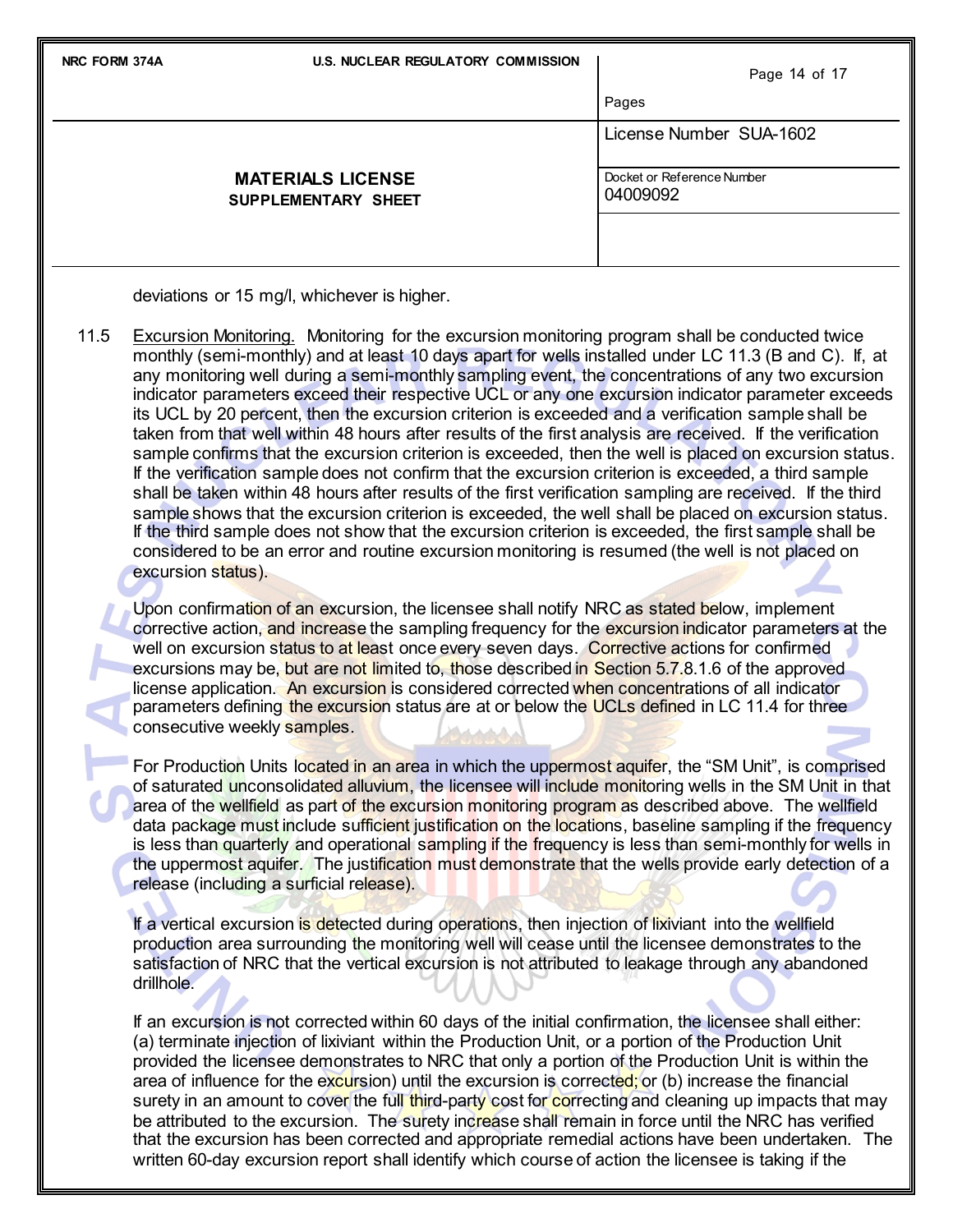| NRC FORM 374A                                                                                                                                                                                                                                                                                                                                                                                                                                                                                                 | <b>U.S. NUCLEAR REGULATORY COMMISSION</b>                                                                                                                                                                                                                                                                                                                                                                                                                                                                                                                                                                                                    | Page 15 of 17                          |  |  |  |
|---------------------------------------------------------------------------------------------------------------------------------------------------------------------------------------------------------------------------------------------------------------------------------------------------------------------------------------------------------------------------------------------------------------------------------------------------------------------------------------------------------------|----------------------------------------------------------------------------------------------------------------------------------------------------------------------------------------------------------------------------------------------------------------------------------------------------------------------------------------------------------------------------------------------------------------------------------------------------------------------------------------------------------------------------------------------------------------------------------------------------------------------------------------------|----------------------------------------|--|--|--|
|                                                                                                                                                                                                                                                                                                                                                                                                                                                                                                               |                                                                                                                                                                                                                                                                                                                                                                                                                                                                                                                                                                                                                                              | Pages                                  |  |  |  |
|                                                                                                                                                                                                                                                                                                                                                                                                                                                                                                               |                                                                                                                                                                                                                                                                                                                                                                                                                                                                                                                                                                                                                                              | License Number SUA-1602                |  |  |  |
|                                                                                                                                                                                                                                                                                                                                                                                                                                                                                                               | <b>MATERIALS LICENSE</b><br>SUPPLEMENTARY SHEET                                                                                                                                                                                                                                                                                                                                                                                                                                                                                                                                                                                              | Docket or Reference Number<br>04009092 |  |  |  |
|                                                                                                                                                                                                                                                                                                                                                                                                                                                                                                               |                                                                                                                                                                                                                                                                                                                                                                                                                                                                                                                                                                                                                                              |                                        |  |  |  |
|                                                                                                                                                                                                                                                                                                                                                                                                                                                                                                               | excursion has not been corrected. Under no circumstances does this condition eliminate the<br>requirement that the licensee remediate the excursion to meet groundwater protection standards as<br>required by LC 11.3.                                                                                                                                                                                                                                                                                                                                                                                                                      |                                        |  |  |  |
|                                                                                                                                                                                                                                                                                                                                                                                                                                                                                                               | The licensee shall notify the NRC Headquarters PM by telephone or email within 24 hours of<br>confirming a lixiviant excursion, and by letter within seven days from the time the excursion is<br>confirmed, pursuant to this license condition and LC 11.6. A written report describing the excursion<br>event, corrective actions taken, and the corrective action results shall be submitted to the NRC<br>within 60 days of the excursion confirmation. For all wells that remain on excursion status after 60<br>days, the licensee shall submit a report as discussed in LC 11.1(A).                                                   |                                        |  |  |  |
| 11.6                                                                                                                                                                                                                                                                                                                                                                                                                                                                                                          | Until license termination, the licensee shall maintain documentation on spills of source or byproduct<br>materials (including process solutions) and process chemicals. Documented information shall<br>include, but not be limited to: date, spill volume, total activity of each radionuclide released,<br>radiological survey results, soil sample results (if taken), corrective actions, results of post<br>remediation surveys (if taken), a map showing the spill location and the impacted area, and an<br>evaluation of NRC reporting criteria.                                                                                     |                                        |  |  |  |
|                                                                                                                                                                                                                                                                                                                                                                                                                                                                                                               | The licensee shall have written procedures used for evaluating the consequences of the spill or<br>incident/event against 10 CFR Part 20 Subpart M and 10 CFR 40.60 reporting criteria. If the criteria<br>are met, then the licensee will report the spill or incident/event to the NRC Operations Center, as<br>required.                                                                                                                                                                                                                                                                                                                  |                                        |  |  |  |
|                                                                                                                                                                                                                                                                                                                                                                                                                                                                                                               | 法法法庭<br>If the licensee is required to report to a State or other Federal agency incidents/events that may<br>have an impact on the environment, including wellfield excursions or spills of source, byproduct<br>material, and/or process chemicals, the licensee shall submit a report to the NRC Headquarters PM<br>by telephone or email within 24 hours. This notification shall be followed, within 30 days of the<br>notification, by submittal of a written report to NRC Headquarters in accordance with LC 9.3,<br>detailing conditions leading to the spill or incident/event, corrective actions taken, and results<br>achieved. |                                        |  |  |  |
| <b>SECTION 12.0:</b>                                                                                                                                                                                                                                                                                                                                                                                                                                                                                          | <b>Preoperational Conditions</b>                                                                                                                                                                                                                                                                                                                                                                                                                                                                                                                                                                                                             |                                        |  |  |  |
| <b>Standard Conditions</b>                                                                                                                                                                                                                                                                                                                                                                                                                                                                                    |                                                                                                                                                                                                                                                                                                                                                                                                                                                                                                                                                                                                                                              |                                        |  |  |  |
| 12.1<br>Prior to commencement of operations, the licensee shall obtain all necessary permits, licenses and<br>approvals from the appropriate regulatory authorities. The licensee shall submit a copy of the<br>permits it has obtained from other regulatory agencies for any effluent or waste disposal that<br>includes treated or non-treated byproduct material, as well as documents clearly delineating the<br>approved aquifer exemption areas and boundaries for the Class III UIC wells to the NRC. |                                                                                                                                                                                                                                                                                                                                                                                                                                                                                                                                                                                                                                              |                                        |  |  |  |

12.2 Prior to commencement of operations, the licensee shall coordinate critical emergency response requirements with local authorities, fire department, medical facilities, and other emergency services. The licensee shall document these coordination activities and maintain such documentation on-site.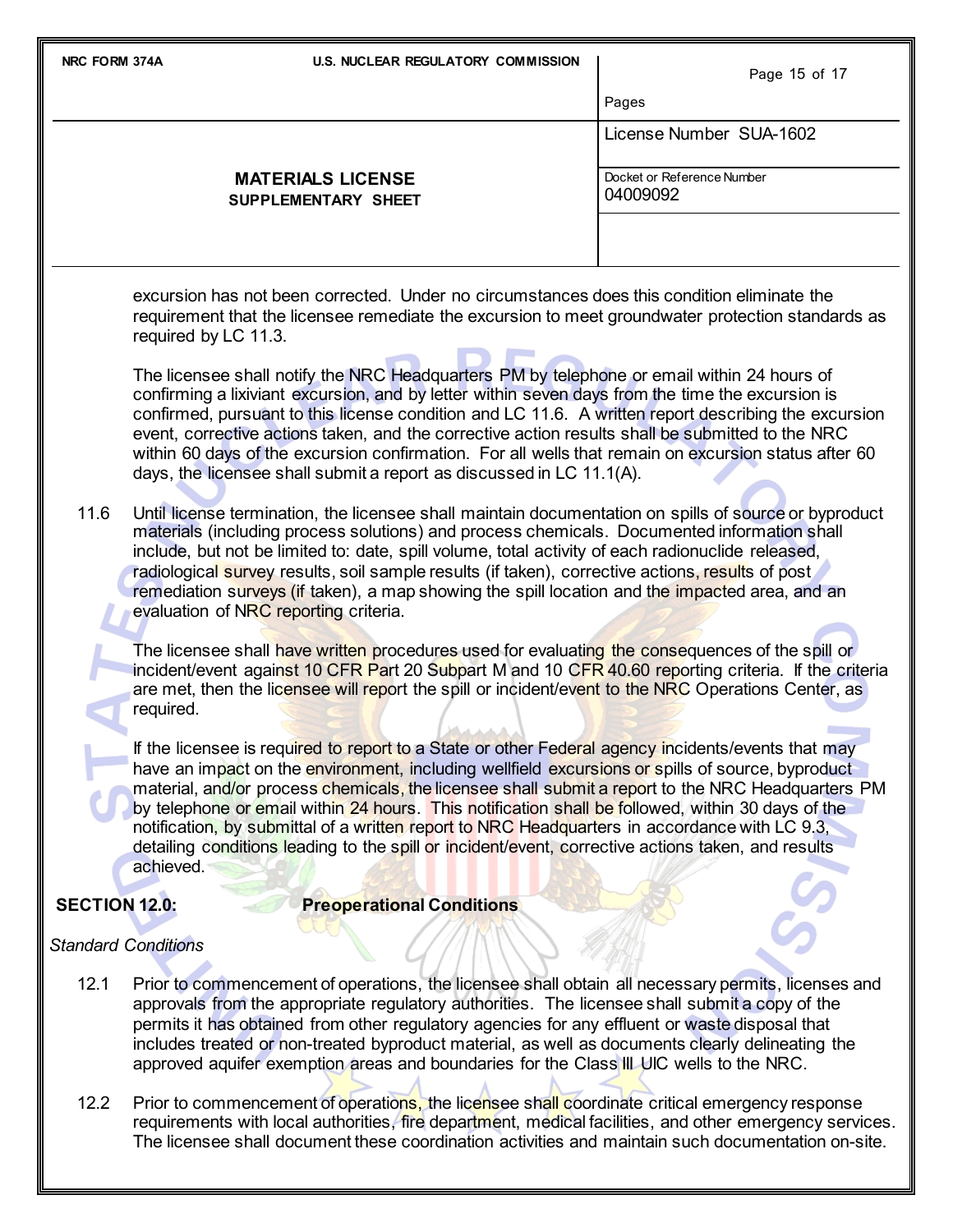| NRC FORM 374A |                                         | <b>U.S. NUCLEAR REGULATORY COMMISSION</b>                                                                                                                                                                                                                                                                                                                                                                                                                                                           | Page 16 of 17                                                                                                                                                                                                                                                                                                                                                                                                                                                                                                                                                                                                                                                                                                                                                                                                                                                                                                                                                                                                                                                                                                                                                                                                                                                                                                                                                                                                                                                                                                           |  |  |
|---------------|-----------------------------------------|-----------------------------------------------------------------------------------------------------------------------------------------------------------------------------------------------------------------------------------------------------------------------------------------------------------------------------------------------------------------------------------------------------------------------------------------------------------------------------------------------------|-------------------------------------------------------------------------------------------------------------------------------------------------------------------------------------------------------------------------------------------------------------------------------------------------------------------------------------------------------------------------------------------------------------------------------------------------------------------------------------------------------------------------------------------------------------------------------------------------------------------------------------------------------------------------------------------------------------------------------------------------------------------------------------------------------------------------------------------------------------------------------------------------------------------------------------------------------------------------------------------------------------------------------------------------------------------------------------------------------------------------------------------------------------------------------------------------------------------------------------------------------------------------------------------------------------------------------------------------------------------------------------------------------------------------------------------------------------------------------------------------------------------------|--|--|
|               |                                         |                                                                                                                                                                                                                                                                                                                                                                                                                                                                                                     | Pages                                                                                                                                                                                                                                                                                                                                                                                                                                                                                                                                                                                                                                                                                                                                                                                                                                                                                                                                                                                                                                                                                                                                                                                                                                                                                                                                                                                                                                                                                                                   |  |  |
|               |                                         |                                                                                                                                                                                                                                                                                                                                                                                                                                                                                                     | License Number SUA-1602                                                                                                                                                                                                                                                                                                                                                                                                                                                                                                                                                                                                                                                                                                                                                                                                                                                                                                                                                                                                                                                                                                                                                                                                                                                                                                                                                                                                                                                                                                 |  |  |
|               |                                         | <b>MATERIALS LICENSE</b><br>SUPPLEMENTARY SHEET                                                                                                                                                                                                                                                                                                                                                                                                                                                     | Docket or Reference Number<br>04009092                                                                                                                                                                                                                                                                                                                                                                                                                                                                                                                                                                                                                                                                                                                                                                                                                                                                                                                                                                                                                                                                                                                                                                                                                                                                                                                                                                                                                                                                                  |  |  |
|               |                                         |                                                                                                                                                                                                                                                                                                                                                                                                                                                                                                     |                                                                                                                                                                                                                                                                                                                                                                                                                                                                                                                                                                                                                                                                                                                                                                                                                                                                                                                                                                                                                                                                                                                                                                                                                                                                                                                                                                                                                                                                                                                         |  |  |
| 12.3          | expected commencement of operations.    |                                                                                                                                                                                                                                                                                                                                                                                                                                                                                                     | Prior to commencement of operations, the licensee shall identify the location, screen depth, and<br>estimated pumping rate of any new water supply well or new use for an existing well within two km of<br>a proposed Production Unit, as measured from the perimeter monitoring well ring, since the<br>application was submitted to the NRC. The licensee shall evaluate the impact of ISR operations and<br>recommend any additional monitoring or other measures to protect groundwater users. The<br>evaluation shall be submitted to the NRC staff for review and verification at least 30 days prior to the                                                                                                                                                                                                                                                                                                                                                                                                                                                                                                                                                                                                                                                                                                                                                                                                                                                                                                     |  |  |
| 12.4          |                                         | Prior to commencement of operations, the licensee shall submit the qualifications of radiation safety<br>staff members, including the qualifications and responsibilities of a designee, and the policy on the<br>work situations for a declared pregnant worker, for NRC review and verification.                                                                                                                                                                                                  |                                                                                                                                                                                                                                                                                                                                                                                                                                                                                                                                                                                                                                                                                                                                                                                                                                                                                                                                                                                                                                                                                                                                                                                                                                                                                                                                                                                                                                                                                                                         |  |  |
| 12.5          | material disposal agreement to the NRC. |                                                                                                                                                                                                                                                                                                                                                                                                                                                                                                     | Prior to commencement of operations, the licensee shall submit a copy of the solid byproduct                                                                                                                                                                                                                                                                                                                                                                                                                                                                                                                                                                                                                                                                                                                                                                                                                                                                                                                                                                                                                                                                                                                                                                                                                                                                                                                                                                                                                            |  |  |
|               |                                         | 12.6 The licensee shall not commence operations until the NRC performs a preoperational inspection to<br>confirm, in part, that written operating procedures and approved radiation safety and environmental<br>monitoring programs are in place, and that preoperational testing is complete.<br>The licensee should inform the NRC, at least 90 days prior to the expected commencement of<br>operations, to allow for sufficient time for NRC to plan and perform the preoperational inspection. |                                                                                                                                                                                                                                                                                                                                                                                                                                                                                                                                                                                                                                                                                                                                                                                                                                                                                                                                                                                                                                                                                                                                                                                                                                                                                                                                                                                                                                                                                                                         |  |  |
|               | <b>Facility Specific Conditions</b>     |                                                                                                                                                                                                                                                                                                                                                                                                                                                                                                     |                                                                                                                                                                                                                                                                                                                                                                                                                                                                                                                                                                                                                                                                                                                                                                                                                                                                                                                                                                                                                                                                                                                                                                                                                                                                                                                                                                                                                                                                                                                         |  |  |
| 12.7          | inspection.                             |                                                                                                                                                                                                                                                                                                                                                                                                                                                                                                     | The licensee shall submit a survey program for NRC Headquarters staff review that meets the<br>requirements of 10 CFR Part 20, Subpart F to detect beta-gamma radiation indicative of<br>contamination on personnel exiting restricted areas and to detect beta-gamma radiation indicative of<br>contamination in unrestricted and restricted areas. The survey program shall contain the surface<br>contamination detection capability (scan minimum detectable concentration (MDC)) of the radiation<br>survey meters used in surveys of personnel contamination and for releasing equipment and<br>materials to unrestricted areas, or for unrestricted use, consistent with the limits described in<br>"Guidelines for Decontamination of Facilities and Equipment Prior to Release for Unrestricted Use or<br>Termination of Licenses for Byproduct, Source, and Special Nuclear Material" (ADAMS Accession<br>Number ML003745526) and the methodologies described in NUREG-1507 and NUREG-1575. In<br>the scanning mode, the detection capability for any expected alpha and beta radiation shall be<br>provided using the term disintegrations per minute (dpm) per 100 square centimeters<br>(cm <sup>2</sup> ). Additionally, the survey program shall be modeled after a program previously approved by<br>the NRC. The licensee shall receive written verification from NRC Headquarters staff on the<br>requirements specified in this license condition prior to the NRC staff scheduling a preoperational |  |  |
| 12.8          |                                         |                                                                                                                                                                                                                                                                                                                                                                                                                                                                                                     | At least 60 days prior to the preoperational inspection, the licensee will submit a completed Quality<br>Assurance Plan (QAP) for NRC staff review and verification. The QAP will be consistent with                                                                                                                                                                                                                                                                                                                                                                                                                                                                                                                                                                                                                                                                                                                                                                                                                                                                                                                                                                                                                                                                                                                                                                                                                                                                                                                    |  |  |

guidance for a Quality Assurance Project Pla<mark>n in</mark> Regu<mark>lato</mark>ry Guide 4.15 (Rev. 2).